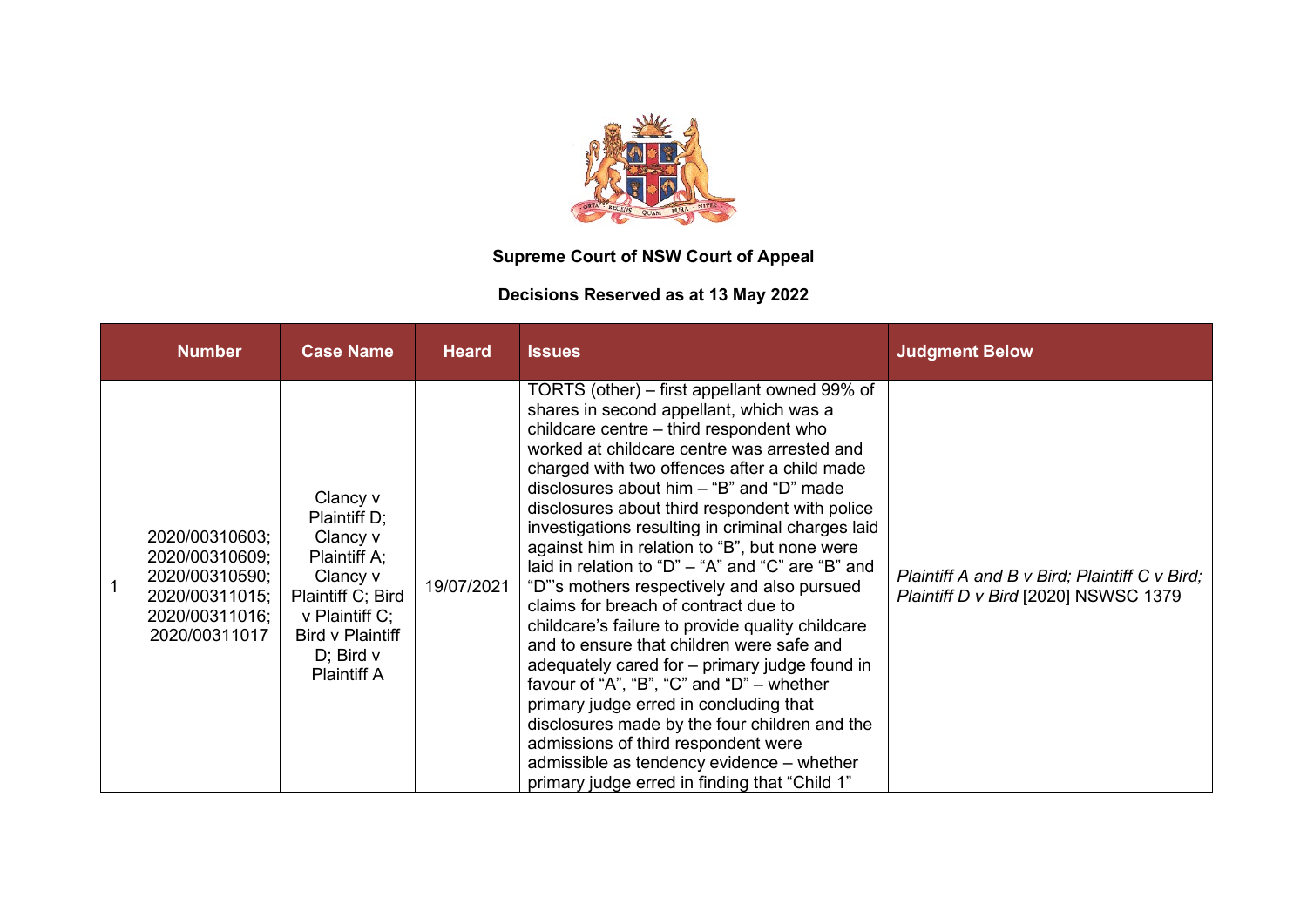|                |             |                  |            | was unavailable to give evidence - whether           |                                  |
|----------------|-------------|------------------|------------|------------------------------------------------------|----------------------------------|
|                |             |                  |            | primary judge erred in finding that third            |                                  |
|                |             |                  |            | respondent's admissions were admissible              |                                  |
|                |             |                  |            | against appellants - whether primary judge           |                                  |
|                |             |                  |            | erred as to certain factual findings - whether       |                                  |
|                |             |                  |            | primary judge erred in finding that appellants       |                                  |
|                |             |                  |            | were negligent – whether primary judge erred         |                                  |
|                |             |                  |            | in finding that appellants created and               |                                  |
|                |             |                  |            | enhanced the risk of abuse which materialised        |                                  |
|                |             |                  |            |                                                      |                                  |
|                |             |                  |            | - whether primary judge erred as to findings         |                                  |
|                |             |                  |            | on vicarious liability - whether primary judge       |                                  |
|                |             |                  |            | erred as to findings on a breach of duty of          |                                  |
|                |             |                  |            | care – whether primary judge erred as to             |                                  |
|                |             |                  |            | findings on breach of contract - whether             |                                  |
|                |             |                  |            | primary judge erred as to the award of               |                                  |
|                |             |                  |            | damages                                              |                                  |
|                |             |                  |            | COSTS - underlying proceedings concerned             |                                  |
|                |             |                  |            | claims in defamation, in which the defendant         |                                  |
|                |             |                  |            | was at all times represented by the appellants       |                                  |
|                |             |                  |            | - first respondent alleged that the appellants       |                                  |
|                |             |                  |            | exhibited serious incompetence in their legal        |                                  |
|                |             |                  |            | representation, and provided inadequate              |                                  |
|                |             |                  |            | defences with respect to the claim of                |                                  |
|                |             |                  |            | defamation - primary judge made personal             |                                  |
|                |             |                  |            | costs orders against appellants - whether            |                                  |
| $\overline{2}$ | 2020/234084 | Muriniti v Kalil | 25/08/2021 | primary judge erred in not applying the correct      | Kalil v Eppinga [2020] NSWDC 407 |
|                |             |                  |            | test with respect to a finding of liability relating |                                  |
|                |             |                  |            | to serious incompetence pursuant to s 99 of          |                                  |
|                |             |                  |            | the Civil Procedure Act 2005 (NSW) -                 |                                  |
|                |             |                  |            | whether primary judge erred by failing to            |                                  |
|                |             |                  |            | provide adequate reasons - whether primary           |                                  |
|                |             |                  |            | judge erred in not finding that the respondents      |                                  |
|                |             |                  |            | were motivated by an improper collateral             |                                  |
|                |             |                  |            | purpose in making the personal costs                 |                                  |
|                |             |                  |            | application – whether primary judge erred as         |                                  |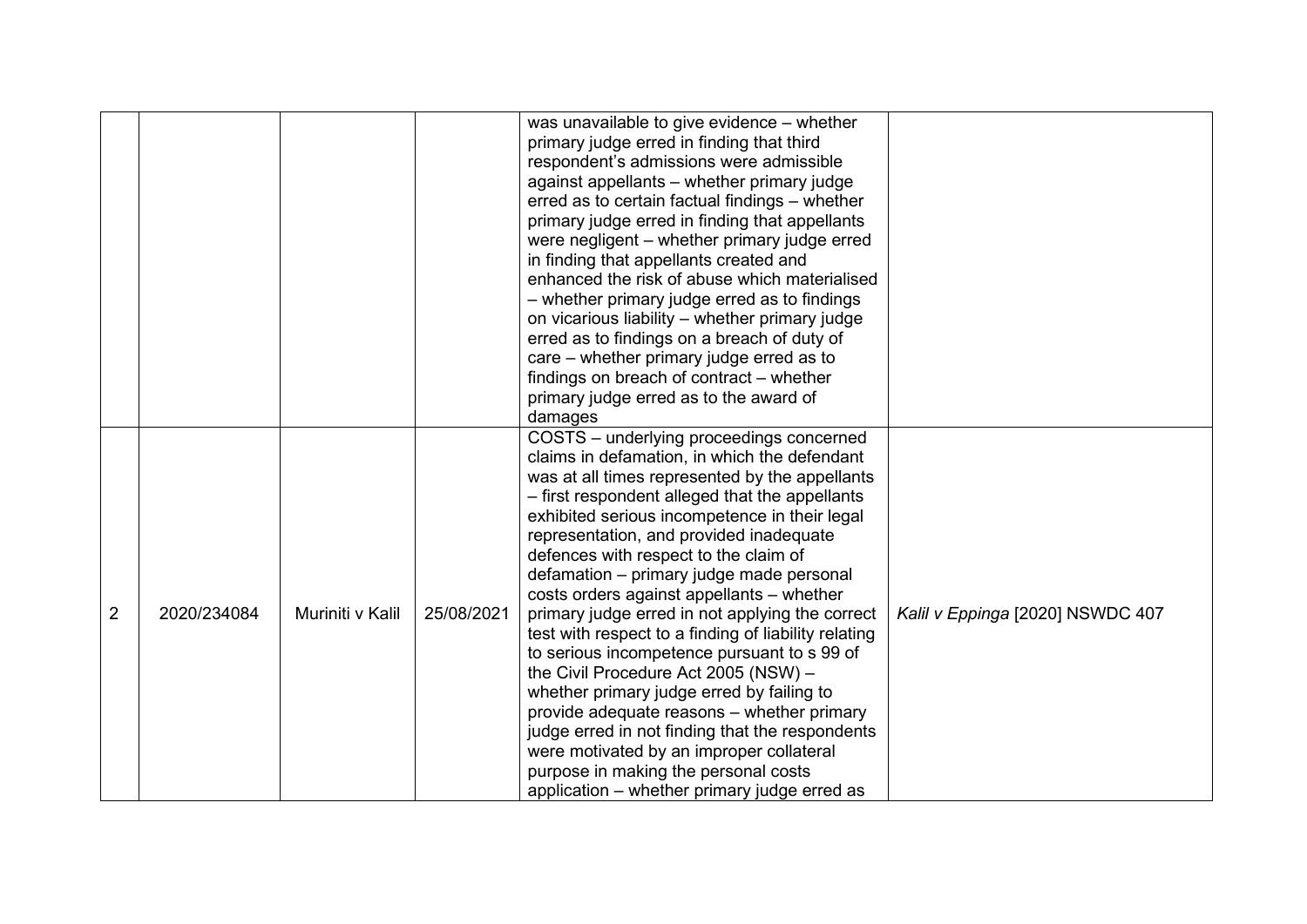|   |                             |                                                                                        |            | to certain factual findings - whether primary<br>judge erred by taking into account irrelevant<br>considerations - whether primary judge erred<br>by failing to take into account relevant<br>considerations - whether primary judge erred<br>by denying the appellants procedural fairness<br>- whether primary judge erred by failing to<br>consider submissions made on behalf of the<br>appellants - whether primary judge's conduct<br>and reasons gave rise to a reasonable<br>apprehension of bias                                                              |                                                                                                                                                                         |
|---|-----------------------------|----------------------------------------------------------------------------------------|------------|------------------------------------------------------------------------------------------------------------------------------------------------------------------------------------------------------------------------------------------------------------------------------------------------------------------------------------------------------------------------------------------------------------------------------------------------------------------------------------------------------------------------------------------------------------------------|-------------------------------------------------------------------------------------------------------------------------------------------------------------------------|
| 3 | 2021/194026;<br>2021/197122 | <b>State of New</b><br>South Wales v<br>Kaiser                                         | 21/09/2021 | CRIME – appellant sought orders that the<br>respondent be made the subject of an<br>extended supervision order pursuant to the<br>Crimes (High Risk Offenders) Act 2006 (NSW)<br>- issue as to whether, for the purpose of the<br>application of s 5B(b) of the Act, the appellant<br>had shown that the respondent was a<br>"supervised offender" - primary judge held<br>that the respondent was not a supervised<br>offender – whether primary judge erred in<br>finding that the respondent was not a<br>"supervised offender"                                     | State of New South Wales v Kaiser<br>[2021] NSWSC 646                                                                                                                   |
| 4 | 2021/167145                 | Canterbury-<br><b>Bankstown</b><br>Council v<br>Payce<br>Communities<br><b>Pty Ltd</b> | 7/12/2021  | <b>BUILDING AND CONSTRUCTION - building</b><br>variations for construction of library -<br>acceptance of expert evidence - whether<br>variations properly incurred - failure to<br>consistently require that a variation to be in<br>writing notwithstanding a finding that they<br>should be so - failure to apply consistently a<br>methodology to assessing damages - failing to<br>include GST in calculation of amount owing -<br>whether evidence to support 10% margin on<br>costs by builder - whether award to<br>respondent was more than entitled under the | Payce Communities Pty Ltd v<br>Canterbury-Bankstown Council [2021]<br>NSWSC 331; Payce Communities Pty<br>Ltd v Canterbury-Bankstown Council<br>(No 4) [2021] NSWSC 558 |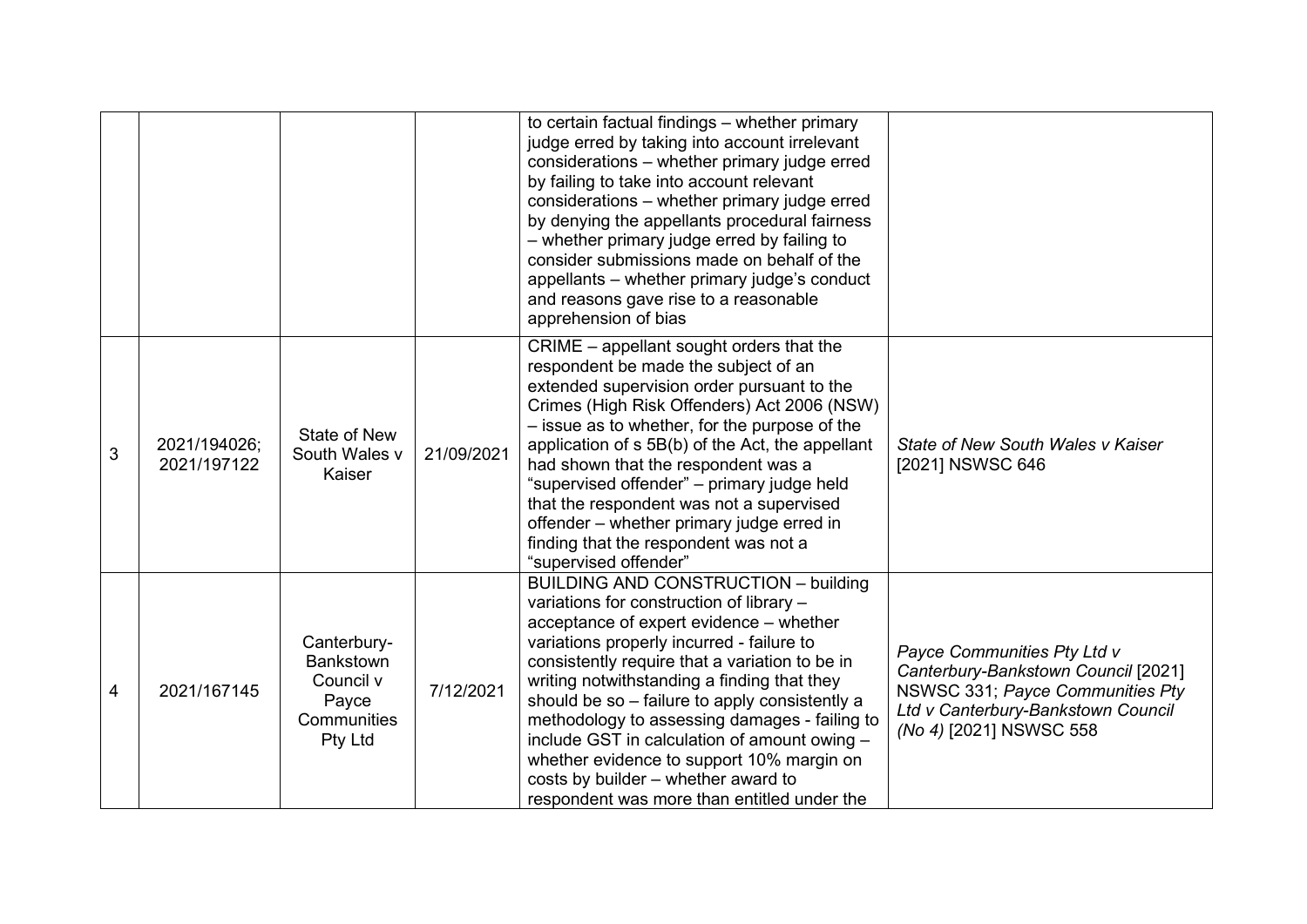|   |             |                                                |            | contract                                                                                                                                                                                                                                                                                                                                                                                                                                                                                                       |                                                           |
|---|-------------|------------------------------------------------|------------|----------------------------------------------------------------------------------------------------------------------------------------------------------------------------------------------------------------------------------------------------------------------------------------------------------------------------------------------------------------------------------------------------------------------------------------------------------------------------------------------------------------|-----------------------------------------------------------|
| 5 | 2021/163352 | Reid v<br>Commonwealth<br>Bank of<br>Australia | 22/02/2022 | PROCEDURE – summary dismissal – deed of<br>release - resolution of dispute by sale of<br>applicant's property by respondent – property<br>vandalised prior to settlement with purchaser -<br>respondent allowed \$370,000 as adjustment -<br>whether respondent negligently allowed<br>property to be damaged - whether deed ought<br>to be set aside - whether primary Judge failed<br>to consider pleading - whether denial of<br>procedural fairness in not allowing applicant to<br>seek to amend pleading | Reid v Commonwealth Bank of Australia<br>[2021] NSWDC 225 |
| 6 | 2022/17218  | Irlam v Byrnes                                 | 24/02/2022 | TORTS (negligence) – appellant brought<br>proceedings in negligence and battery against<br>the respondent over a motor vehicle incident -<br>primary judge found in favour of respondent -<br>whether primary judge erred by admitting or<br>having regard to certain evidence - whether<br>primary judge erred as to certain factual<br>findings – whether primary judge erred as to<br>the assessment of contributory negligence                                                                             | Lower court decision not available on<br>Caselaw          |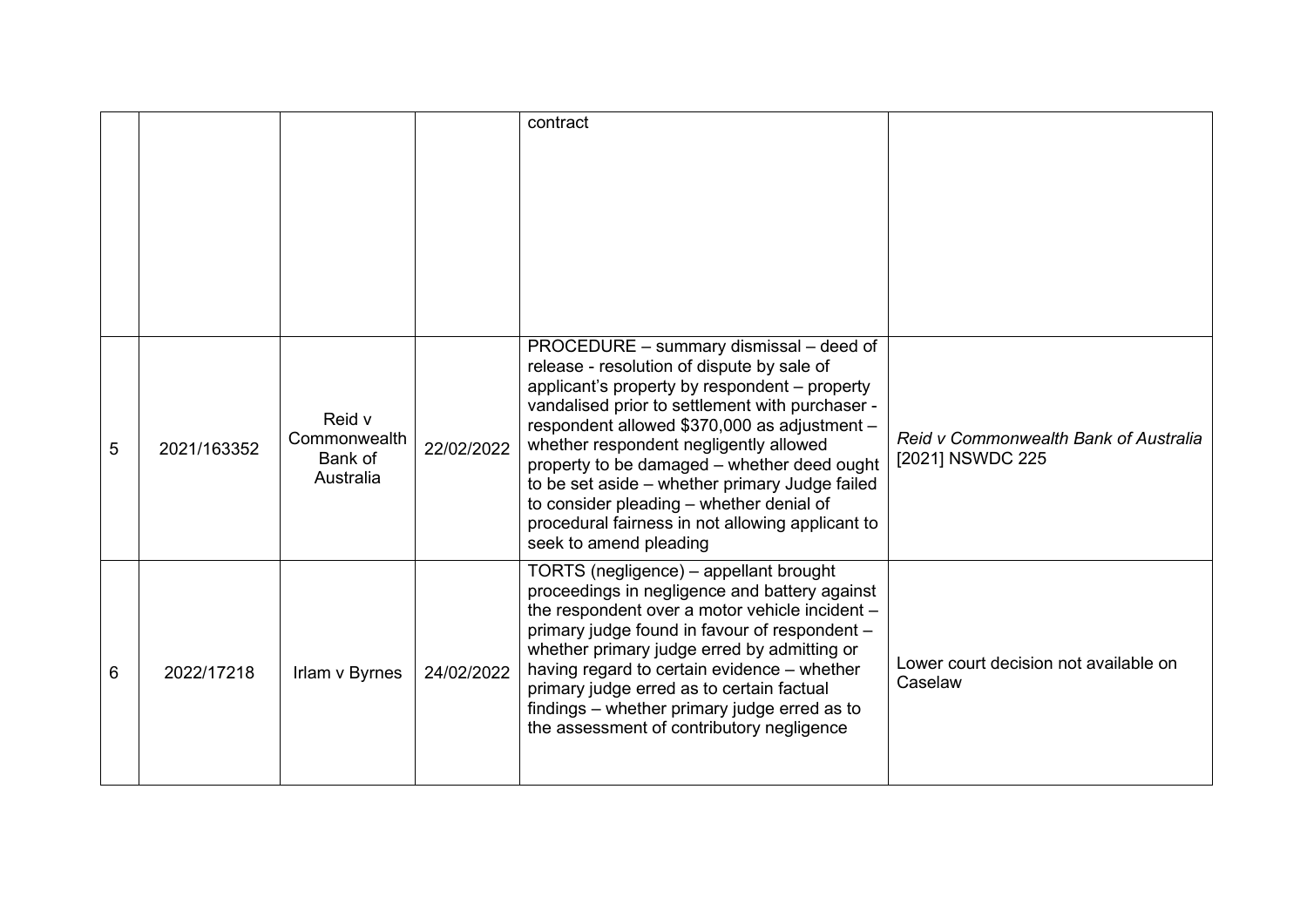| 7 | 2019/110615 | Nyunt v First<br>Property<br><b>Holdings Pte</b><br>Ltd | 4/03/2022  | ADMINISTRATIVE LAW (other) - refusal to<br>set aside registration of judgments<br>under Foreign Judgments Act 1991 (Cth) -<br>whether respondent had submitted to<br>jurisdiction of Singapore Courts - whether<br>Joint Venture Agreement properly construed<br>included a submission to the jurisdiction of<br>Singapore Courts - whether Singapore Courts<br>had jurisdiction when the facts particularised<br>were already the subject of litigation in<br>Myanmar - whether applicant had adequate<br>notice of proceedings in order to defend -<br>whether enforcement of judgment contrary to<br>public policy                                                                                                                                                                                                            | <b>First Property Holdings Pte Ltd</b><br>v Nyunt [2019] NSWSC 249 |
|---|-------------|---------------------------------------------------------|------------|----------------------------------------------------------------------------------------------------------------------------------------------------------------------------------------------------------------------------------------------------------------------------------------------------------------------------------------------------------------------------------------------------------------------------------------------------------------------------------------------------------------------------------------------------------------------------------------------------------------------------------------------------------------------------------------------------------------------------------------------------------------------------------------------------------------------------------|--------------------------------------------------------------------|
| 8 | 2021/235929 | Sun v<br>Chapman                                        | 11/03/2022 | SUCCESSION – the appellant sought a family<br>provision order in the proceedings below, on<br>the basis that she was the alleged de facto<br>partner of the deceased - an issue arose as<br>to whether the appellant and the deceased<br>were in a de facto relationship at the time of<br>his death – primary judge found in favour of<br>the respondent - whether primary judge erred<br>in failing to find that the appellant and the<br>deceased were in a de facto relationship at<br>the time of his death – whether primary judge<br>erred in failing to find that there were factors<br>which warranted the making of the application<br>by the appellant, in circumstances where the<br>primary judge found that the appellant and<br>deceased were living in a close personal<br>relationship at the time of his death | Sun v Chapman [2021] NSWSC 955                                     |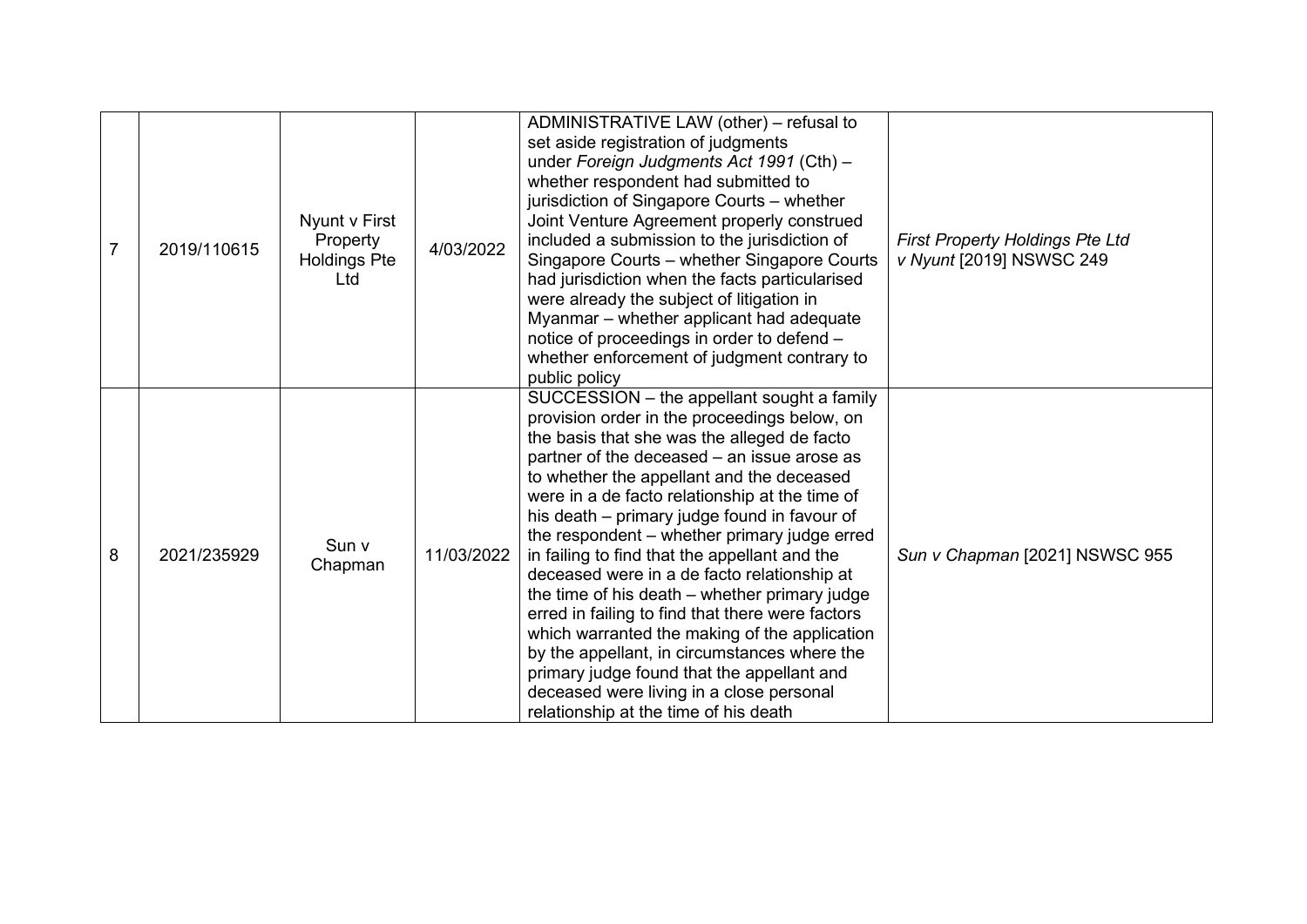| 9               | 2021/165193 | Zong v Wang          | 14/03/2022 | TRADE PRACTICES - in 2018, discussions<br>took place between first appellant and<br>respondent concerning a proposed boating<br>business venture - respondent alleged that<br>first appellant made six representations to him<br>which were misleading or deceptive within the<br>meaning of s 18 of the ACL - primary judge<br>found in favour of respondent - whether<br>primary judge erred in determining that the<br>first appellant's representations were made in<br>"trade or commerce" – whether primary judge<br>erred by incorrectly making findings in relation<br>to certain representations which had not been<br>pleaded by the respondent – whether primary<br>judge erred in his findings as to reliance and<br>causation - whether primary judge erred as to<br>the assessment of damages | Wang v Zong [2021] NSWDC 181       |
|-----------------|-------------|----------------------|------------|-------------------------------------------------------------------------------------------------------------------------------------------------------------------------------------------------------------------------------------------------------------------------------------------------------------------------------------------------------------------------------------------------------------------------------------------------------------------------------------------------------------------------------------------------------------------------------------------------------------------------------------------------------------------------------------------------------------------------------------------------------------------------------------------------------------|------------------------------------|
| 10 <sup>°</sup> | 2021/173153 | Williams v<br>Fraser | 17/03/2022 | MEDICAL NEGLIGENCE - undiagnosed<br>congenital pars defect - radiologist failed to<br>report of existence of defect – where appellant<br>subsequent work alleged to have cause<br>deterioration of her condition - whether no<br>damage following breach of duty - whether<br>primary Judge failed to address that condition<br>would have stabilised with appropriate<br>exercise – whether loss of chance                                                                                                                                                                                                                                                                                                                                                                                                 | Williams v Fraser [2021] NSWSC 416 |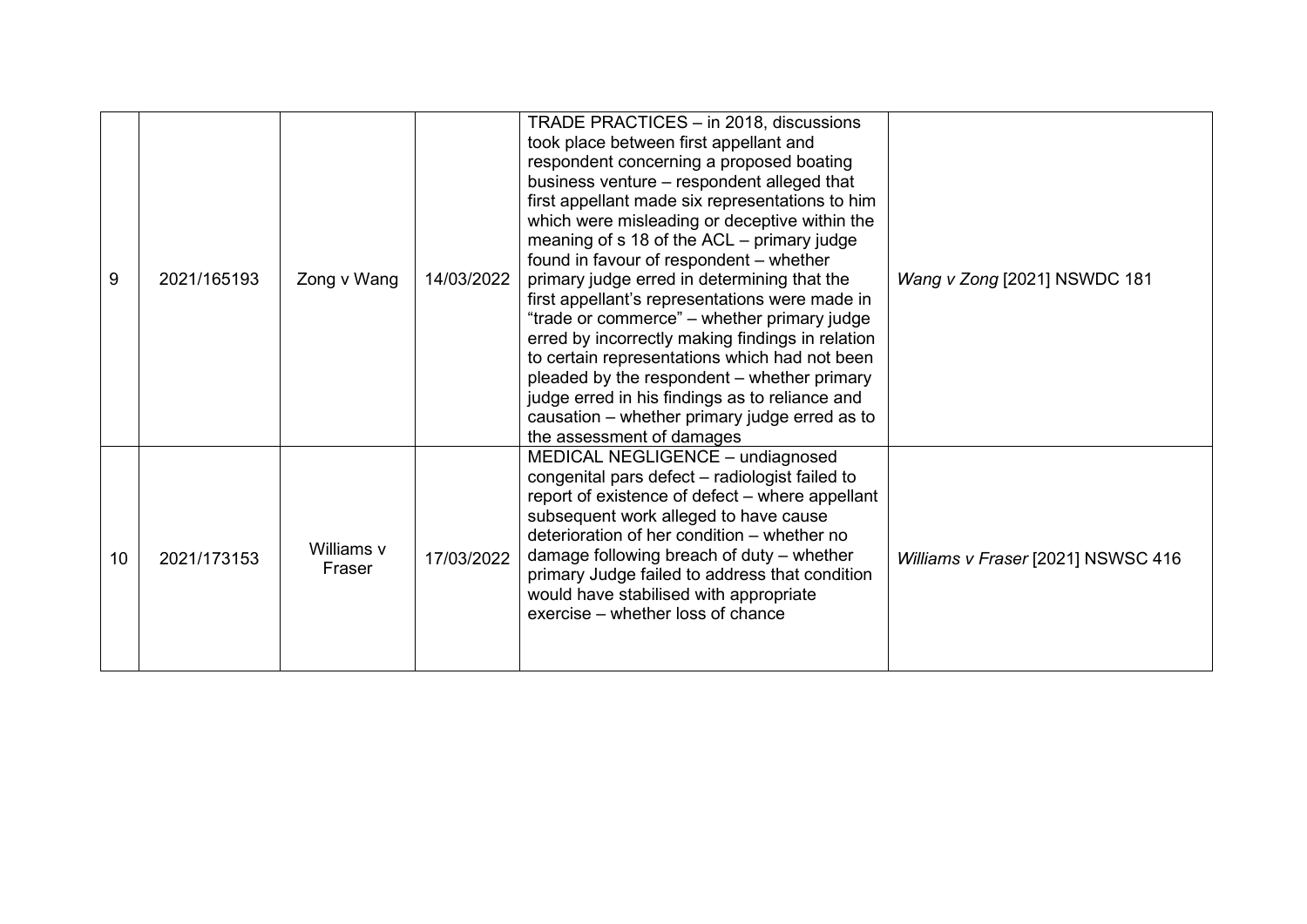| 11 | 2021/195267 | Morris v<br>Leaney   | 18/03/2022 | TORTS (negligence) – the appellants were<br>the registered proprietors of property located<br>in Kings Creek, NSW - in 2014, the appellants<br>decided that they would develop their property<br>to accommodate their growing family and their<br>desire to have a "forever home" - the<br>appellants brought proceedings against the<br>respondent architect, in respect of an alleged<br>breach of duty of care and misleading or<br>deceptive conduct, as they alleged that he led<br>them to believe that they could build their<br>dream home within their financial limits -<br>primary judge found in favour of respondent -<br>whether primary judge erred in finding that the<br>appellants suffered no loss - whether primary<br>judge erred as to certain factual findings                                                                                                                   | Morris v Leaney [2021] NSWDC 224                   |
|----|-------------|----------------------|------------|---------------------------------------------------------------------------------------------------------------------------------------------------------------------------------------------------------------------------------------------------------------------------------------------------------------------------------------------------------------------------------------------------------------------------------------------------------------------------------------------------------------------------------------------------------------------------------------------------------------------------------------------------------------------------------------------------------------------------------------------------------------------------------------------------------------------------------------------------------------------------------------------------------|----------------------------------------------------|
| 12 | 2021/87464  | Joldzic v<br>Patrick | 21/03/2022 | MOTOR ACCIDENTS - appellant was struck<br>by the respondent's vehicle in a motor<br>accident in 2012, to which the respondent<br>admitted that she breached her duty of care to<br>the appellant - however, from about February<br>2016, the appellant suffered from an atypical<br>psychotic disorder – issue arose as to whether<br>by reason of her involvement in the motor<br>vehicle accident in 2012, the appellant<br>suffered personal injury in the form of mental<br>harm and, if she did, whether any mental<br>harm caused by that accident led to her<br>current predicament - primary judge awarded<br>the appellant damages in the sum of just<br>under \$44k – whether primary judge erred in<br>the quantum of damages assessed – whether<br>primary judge erred in finding that the<br>appellant's incapacity would have come about<br>independently of the motor vehicle accident - | Joldzic (bht Joldzic) v Patrick [2021]<br>NSWDC 55 |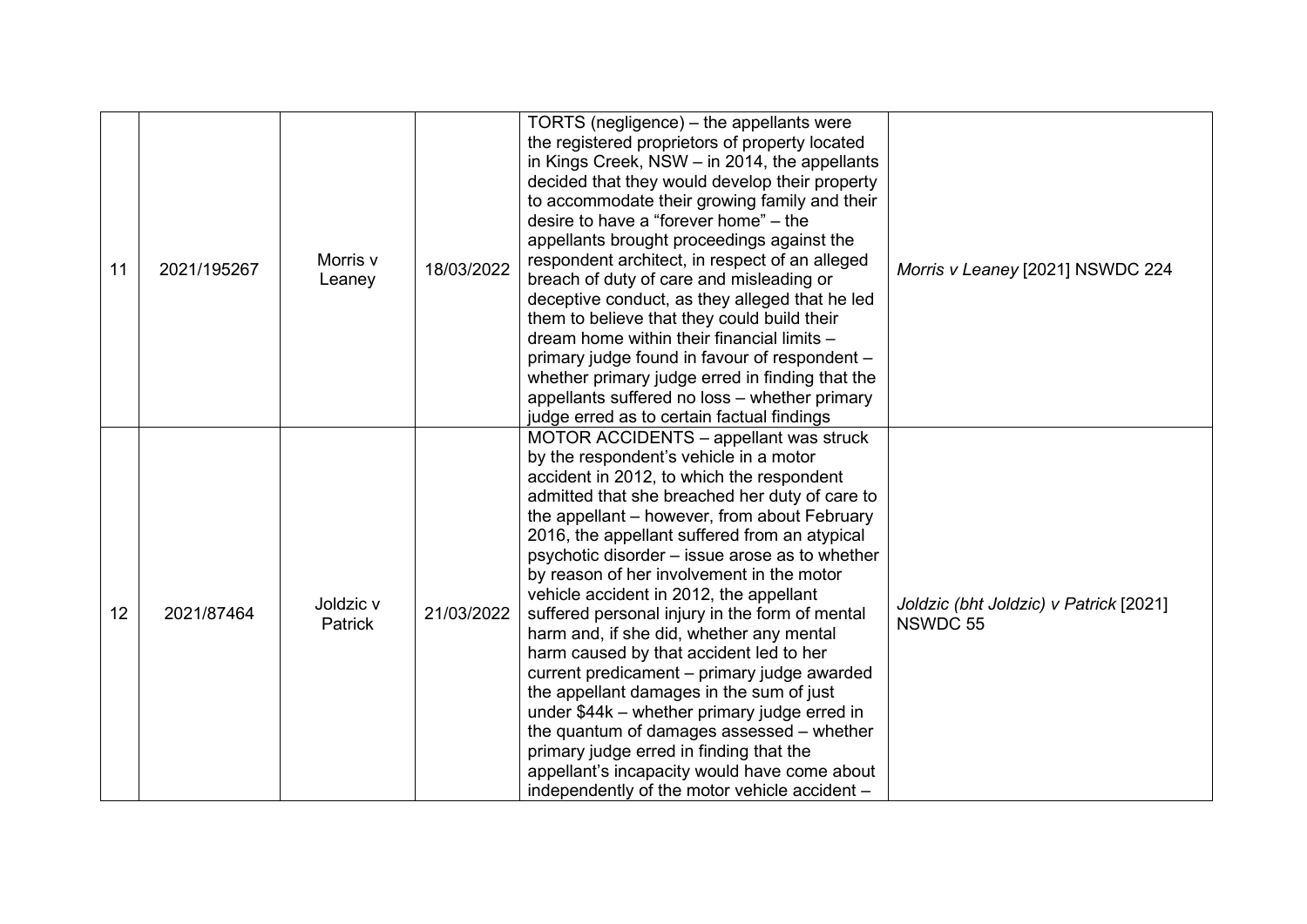|    |             |                                                                          |            | whether primary judge erred in failing to find<br>that the appellant's incapacity for employment<br>in the future was caused by the psychological<br>impact of the accident                                                                                                                                                                                                                                                                                                                                                                                                      |                                                                                      |
|----|-------------|--------------------------------------------------------------------------|------------|----------------------------------------------------------------------------------------------------------------------------------------------------------------------------------------------------------------------------------------------------------------------------------------------------------------------------------------------------------------------------------------------------------------------------------------------------------------------------------------------------------------------------------------------------------------------------------|--------------------------------------------------------------------------------------|
| 13 | 2021/299083 | Centuria<br><b>Property Funds</b><br>Ltd v Thorn<br>Australia Pty<br>Ltd | 24/03/2022 | CONTRACT – the respondent sought<br>declaratory relief to the effect that it had not<br>entered into a binding lease or agreement for<br>lease, as lessee, with the appellants, as<br>lessors, in respect of certain commercial<br>premises in Eveleigh - underlying issue as to<br>whether the respondent had delivered certain<br>deeds so as to become bound by them -<br>primary judge found in favour of respondent -<br>whether primary judge erred as to certain<br>factual findings - whether primary judge erred<br>as to the construction of the relevant<br>agreement | Thorn Australia Pty Ltd v Centuria<br><b>Property Funds Ltd [2021] NSWSC</b><br>1217 |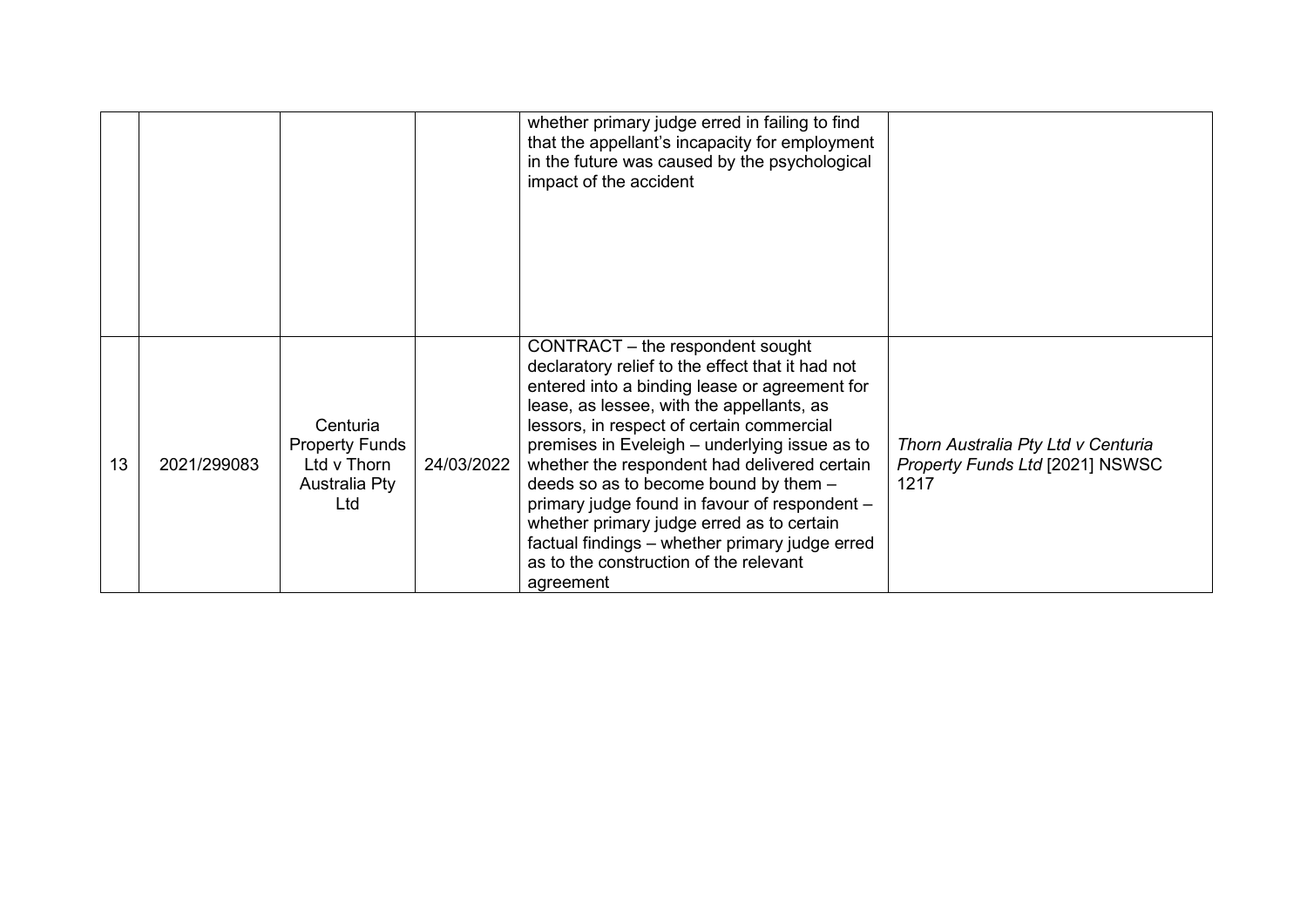| 14 | 2021/181818 | Chisak v<br>Presot        | 25/03/2022 | SUCCESSION – issue as to whether the<br>deceased lacked testamentary capacity when<br>making her will – primary judge found in<br>favour of the respondents – whether primary<br>judge erred as to certain factual findings -<br>whether primary judge erred in finding that the<br>deceased had capacity - whether primary<br>judge erred in relying on certain evidence -<br>whether primary judge erred by failing to take<br>into account certain evidence - whether<br>primary judge failed to give adequate reasons<br>in preferring the evidence of one expert over<br>that of another expert – whether primary judge<br>erred in not considering whether suspicious<br>circumstances existed - whether primary<br>judge erred in finding that the appellant was<br>not an eligible person pursuant to s 57(1)(e) of<br>the Succession Act 2006 (NSW) - whether<br>primary judge erred by failing to make<br>adequate provision for the proper<br>maintenance, education or advancement in<br>life of the appellant | Chisak v Presot [2021] NSWSC 597                                                                                                                   |
|----|-------------|---------------------------|------------|----------------------------------------------------------------------------------------------------------------------------------------------------------------------------------------------------------------------------------------------------------------------------------------------------------------------------------------------------------------------------------------------------------------------------------------------------------------------------------------------------------------------------------------------------------------------------------------------------------------------------------------------------------------------------------------------------------------------------------------------------------------------------------------------------------------------------------------------------------------------------------------------------------------------------------------------------------------------------------------------------------------------------|----------------------------------------------------------------------------------------------------------------------------------------------------|
| 15 | 2021/282503 | Amaca Pty Ltd<br>v Cleary | 29/03/2022 | TORTS (negligence) – the deceased was<br>employed by the appellant between 1962 and<br>1964 at its Camellia factory and plant – whilst<br>the appellant conceded that the deceased<br>developed asbestos related pleural plaques, it<br>disputed the claims for compensation for lung<br>cancer and asbestosis injuries - primary judge<br>found in favour of the respondent – whether<br>the primary judge erred by failing to accept<br>certain expert evidence - whether the primary<br>judge erred as to certain factual findings                                                                                                                                                                                                                                                                                                                                                                                                                                                                                      | Roseanne Cleary as the Legal Personal<br>Representative of the Estate of the late<br>Fortunato (aka Frank) Gatt v Amaca Pty<br>Ltd [2021] NSWDDT 5 |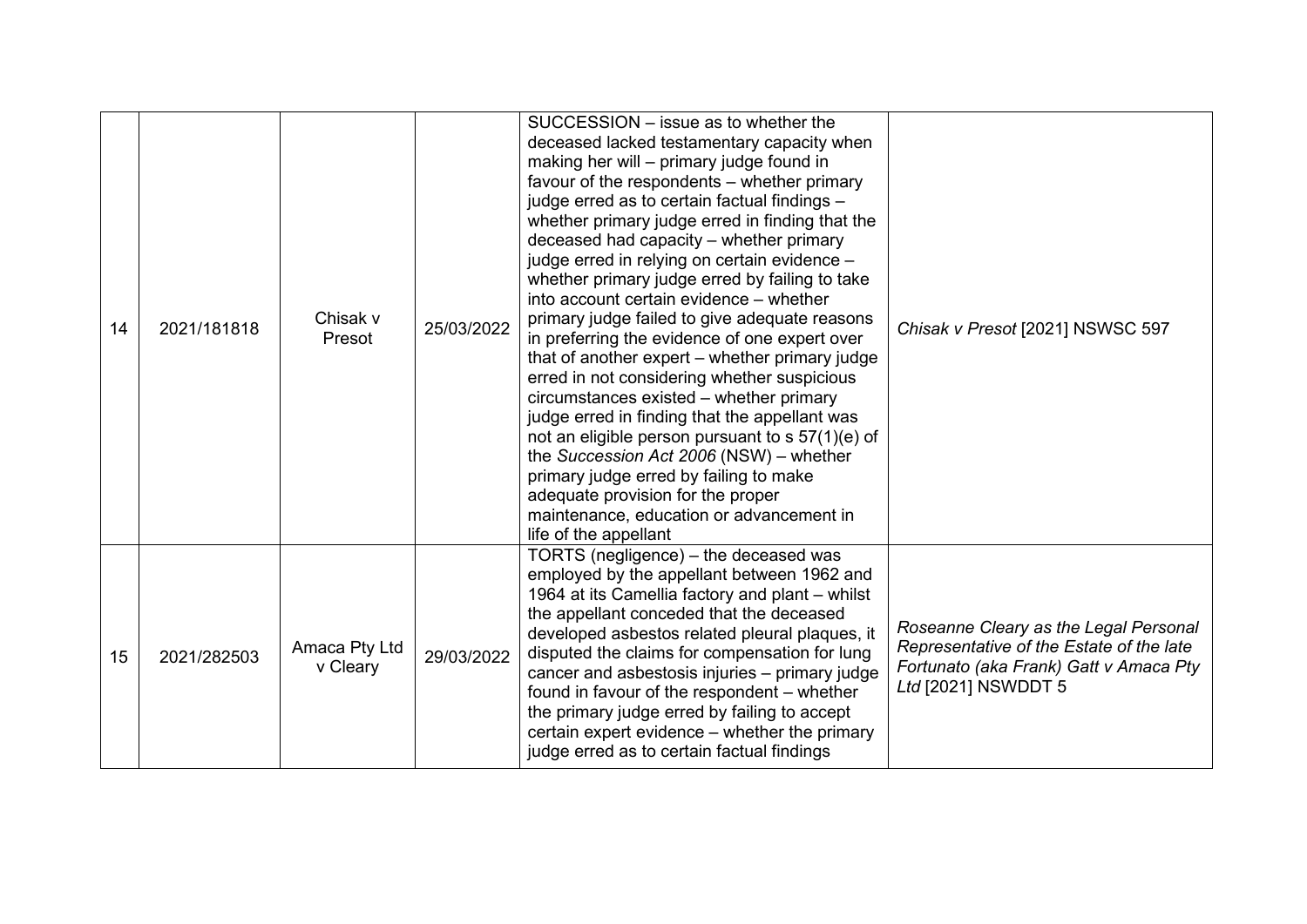| 16 | 2021/204042 | Dwyer v<br>Volkswagen<br><b>Group Pty Ltd</b>                                                 | 30/03/2022 | TRADE PRACTICES - the appellant brought<br>representative proceedings on behalf of some<br>83,000 persons who purchased Volkswagen<br>vehicles in which a Takata driver side airbag<br>was installed between 2007 and 2018 - the<br>appellant claimed that his vehicle was not of<br>acceptable quality because, by reason of the<br>installation of the Takata airbag, the vehicle<br>was not free from defects and was not safe -<br>primary judge found in favour of the<br>respondent – whether primary judge erred in<br>failing to find that the appellant's vehicle was<br>not of acceptable quality at the time of the<br>supply to the appellant, within the meaning of<br>s 54 of the Australian Consumer Law -<br>whether primary judge erred as to certain<br>factual findings - whether primary judge erred<br>by importing a negligence or fault standard<br>into a strict liability regime – whether primary<br>judge erred by rejecting certain expert<br>evidence – whether primary judge ought to<br>have held that the appellant was entitled to<br>damages under s 272 of the ACL | Dwyer v Volkswagen Group Australia<br>Pty Ltd t/as Volkswagen Australia [2021]<br><b>NSWSC 715</b> |
|----|-------------|-----------------------------------------------------------------------------------------------|------------|-------------------------------------------------------------------------------------------------------------------------------------------------------------------------------------------------------------------------------------------------------------------------------------------------------------------------------------------------------------------------------------------------------------------------------------------------------------------------------------------------------------------------------------------------------------------------------------------------------------------------------------------------------------------------------------------------------------------------------------------------------------------------------------------------------------------------------------------------------------------------------------------------------------------------------------------------------------------------------------------------------------------------------------------------------------------------------------------------------|----------------------------------------------------------------------------------------------------|
| 17 | 2021/293686 | <b>Trustees for</b><br>the Roman<br>Catholic<br>Church for the<br>Diocese of<br>Lismore v GLJ | 31/03/2022 | PROCEDURE – dismissal of permanent stay<br>- where applicant has no records nor access<br>to senior persons who could provide<br>instructions - where conduct alleged was not<br>the grooming of males but a single sexual<br>assault against a female - whether applicant<br>unable to meaningfully engage with the claim<br>for vicarious liability $-$ application of The<br>Council of Trinity Grammar School v<br>Anderson [2019] NSWCA 292.                                                                                                                                                                                                                                                                                                                                                                                                                                                                                                                                                                                                                                                     | GLJ v The Trustees of the Roman<br>Catholic Church for the Diocese of<br>Lismore [2021] NSWSC 1204 |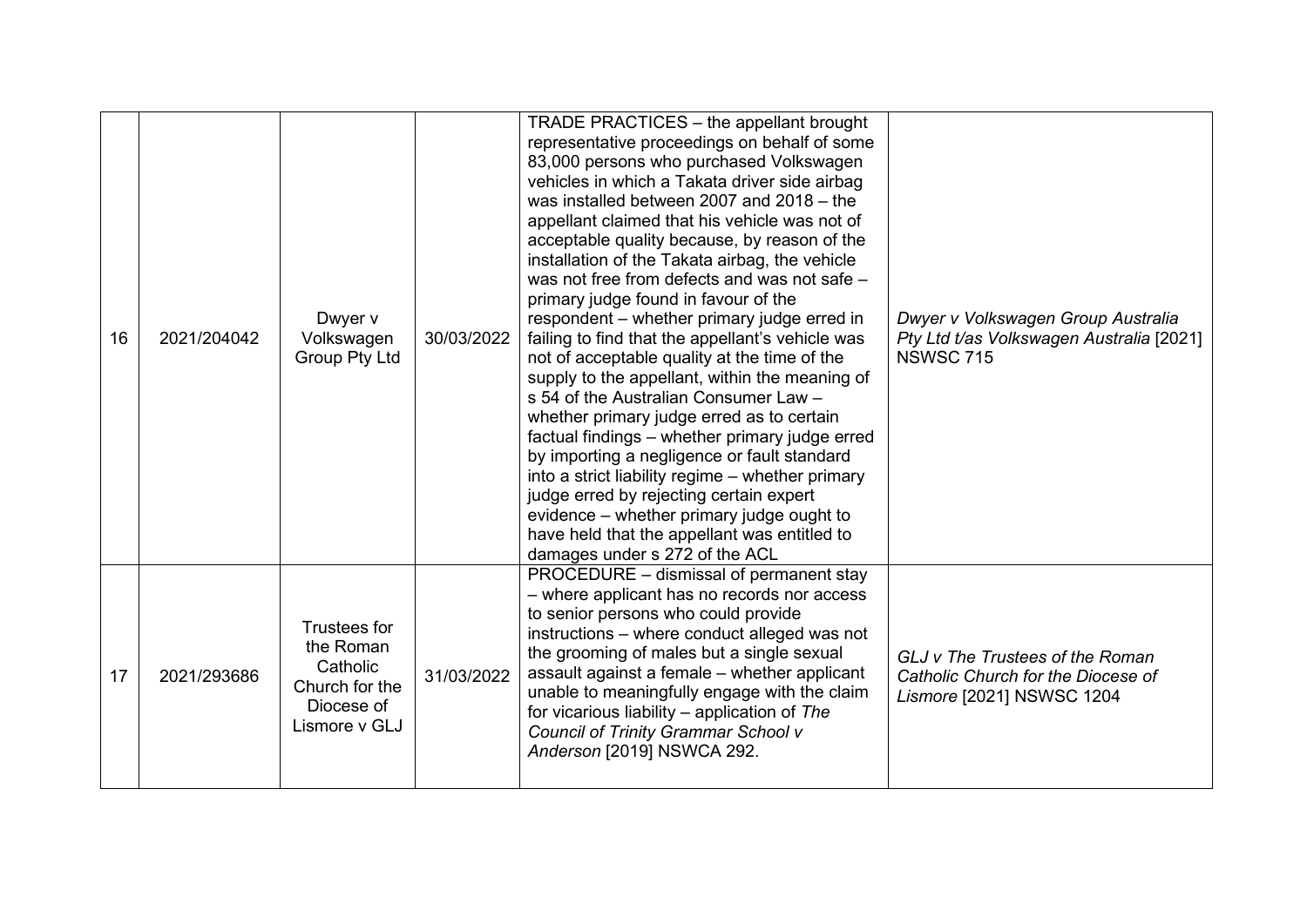| 18 | 2021/257944 | MP Water Pty<br>Ltd v Veolia<br>Water Australia<br>Pty Ltd | 4/04/2022 | CONTRACT- declaration - construction of<br>"step-in" right in a long term services<br>agreement - notice given in exercise of that<br>right - whether applicant entitled to give notice<br>- whether gave power to applicant to direct<br>the respondent as to its operations rather than<br>operate the facility                | MP Water Pty Ltd v Veolia Water<br>Australia Pty Ltd (No 3) [2021] NSWSC<br>1023 |
|----|-------------|------------------------------------------------------------|-----------|----------------------------------------------------------------------------------------------------------------------------------------------------------------------------------------------------------------------------------------------------------------------------------------------------------------------------------|----------------------------------------------------------------------------------|
| 19 | 2021/210509 | Shepherd v<br>State of NSW                                 | 5/04/2022 | TORTS (other) – assault – shoulder charge by<br>police officer - whether the primary judge<br>failed to give proper weight to certain<br>evidence - whether the primary judge erred<br>by failing to give adequate reasons - whether<br>the primary judge erred by making certain<br>factual findings in the absence of evidence | Lower court decision not available on<br>Caselaw                                 |
| 20 | 2021/269258 | Dogramaci v<br><b>DPP</b>                                  | 5/04/2022 | ADMINISTRATIVE LAW (judicial review) -<br>whether appellant was denied the opportunity<br>to cross-examine a particular witness -<br>whether appellant was denied justice -<br>whether primary judge displayed bias towards<br>appellant                                                                                         | Lower court decision not available on<br>Caselaw                                 |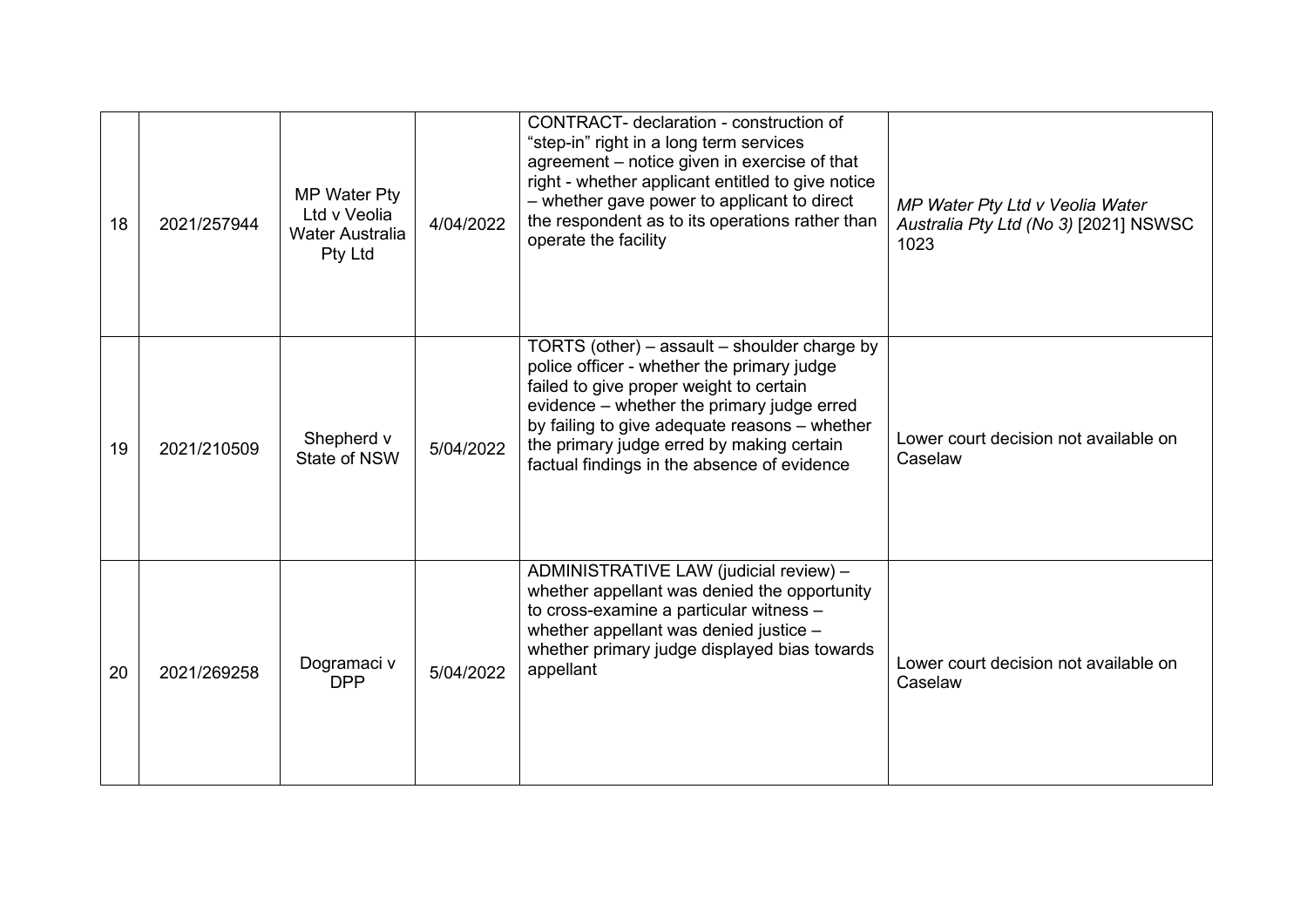| 21 | 2021/321969 | Secretary, Dept<br>of Communities<br>and Justice v<br>KH | 6/04/2022  | ADMINISTRATIVE (other) - judicial review<br>sought of orders made in Children and Young<br>Person (Care and Protection) Act 1998 (NSW)<br>- whether misconstrued requirement in s83(5)<br>that there be a "realistic possibility of<br>restoration within a reasonable period" -<br>whether failed to apply s9(1) in consideration<br>the safety, welcome and well-being of child<br>being paramount - whether taking into<br>account alleged denial of procedural fairness<br>in Children's Court                                                                                                                    | KH v Secretary, Department of<br>Communities and Justice [2021]<br>NSWDC 498                                                                                                                                                                 |
|----|-------------|----------------------------------------------------------|------------|-----------------------------------------------------------------------------------------------------------------------------------------------------------------------------------------------------------------------------------------------------------------------------------------------------------------------------------------------------------------------------------------------------------------------------------------------------------------------------------------------------------------------------------------------------------------------------------------------------------------------|----------------------------------------------------------------------------------------------------------------------------------------------------------------------------------------------------------------------------------------------|
| 22 | 2021/240231 | Massoud v<br>Nationwide<br>News Pty<br>Limited           | 12/04/2022 | DEFAMATION - appellant was suspended<br>and dismissed from his employment as a<br>journalist for a statement that he made to an<br>18-year-old cadet - the appellant brought<br>proceedings against the respondent media<br>organisations for misquoting what he said in<br>otherwise factually correct reports - primary<br>judge found in favour of the respondents -<br>whether primary judge erred in his findings as<br>to imputations and contextual imputations -<br>whether primary judge erred in upholding the<br>defence of justification - whether primary<br>judge erred as to the assessment of damages | Massoud v Radio 2GB Sydney Pty<br>Ltd; Massoud v Fox Sports Australia<br>Ltd; Massoud v Commonwealth<br><b>Broadcasting Corporation Pty</b><br>Ltd; Massoud v Nine Digital Pty<br>Ltd; Massoud v Nationwide News Pty<br>Ltd [2021] NSWDC 336 |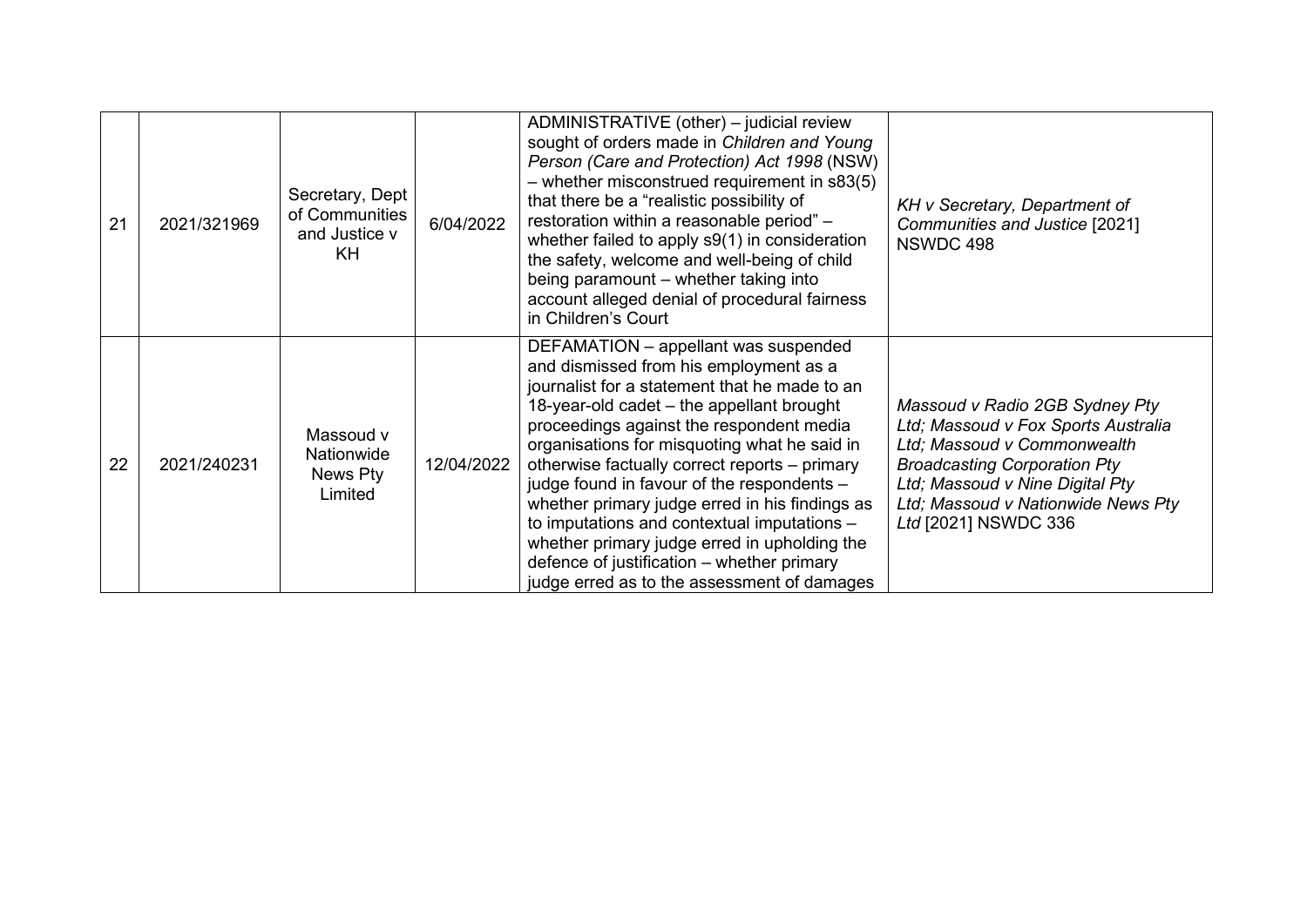| 23 | 2022/20519 | Clark v<br>Attorney<br>General of<br><b>NSW</b> | 14/04/2022 | ADMINISTRATIVE LAW (judicial review) -<br>$r = -$ appeal and review $-$ application<br>pursuant to s 78 of the Crimes (Appeal and<br>Review) Act 2001 (NSW) – on 26 June 2009,<br>Applicant was convicted of one count of doing<br>an act with one count of doing an act with<br>intent to pervert the course of justice contrary<br>to s 319 of the Crimes Act 1900 (NSW) and<br>one count of aggravated sexual intercourse<br>with a child between 14 and 16 years of age<br>contrary to s 66C(4) of the Crimes Act<br>1900 (NSW) - Applicant's appeal against<br>conviction dismissed in 2011 - in October<br>2017, Applicant made application under s 78<br>of the Crimes (Appeal and Review) Act<br>2001 (NSW) for a review of his convictions -<br>that application was dismissed – application<br>for judicial review of that decision was<br>subsequently also dismissed - Applicant<br>brought a fresh application for review of his<br>convictions pursuant to s 78 - Applicant<br>contended that his convictions ought to be<br>referred for inquiry by a judicial officer on<br>various bases - that Crown withheld evidence<br>and misdirected jury - that jury verdicts were<br>inconsistent and/or unreasonable – that<br>convictions on counts relating to single event<br>offended rule against double jeopardy - judge<br>dismissed application for review - whether<br>judge fell into jurisdictional error - by | <b>Application by Peter Frederick Clark</b><br>pursuant to s 78 of the Crimes (Appeal<br>and Review) Act 2001 (NSW) [2021]<br><b>NSWSC 1364</b> |
|----|------------|-------------------------------------------------|------------|-------------------------------------------------------------------------------------------------------------------------------------------------------------------------------------------------------------------------------------------------------------------------------------------------------------------------------------------------------------------------------------------------------------------------------------------------------------------------------------------------------------------------------------------------------------------------------------------------------------------------------------------------------------------------------------------------------------------------------------------------------------------------------------------------------------------------------------------------------------------------------------------------------------------------------------------------------------------------------------------------------------------------------------------------------------------------------------------------------------------------------------------------------------------------------------------------------------------------------------------------------------------------------------------------------------------------------------------------------------------------------------------------------------------------------------|-------------------------------------------------------------------------------------------------------------------------------------------------|
|    |            |                                                 |            | proceeding on misapprehensions of fact and<br>law – by failing to address arguments put by                                                                                                                                                                                                                                                                                                                                                                                                                                                                                                                                                                                                                                                                                                                                                                                                                                                                                                                                                                                                                                                                                                                                                                                                                                                                                                                                          |                                                                                                                                                 |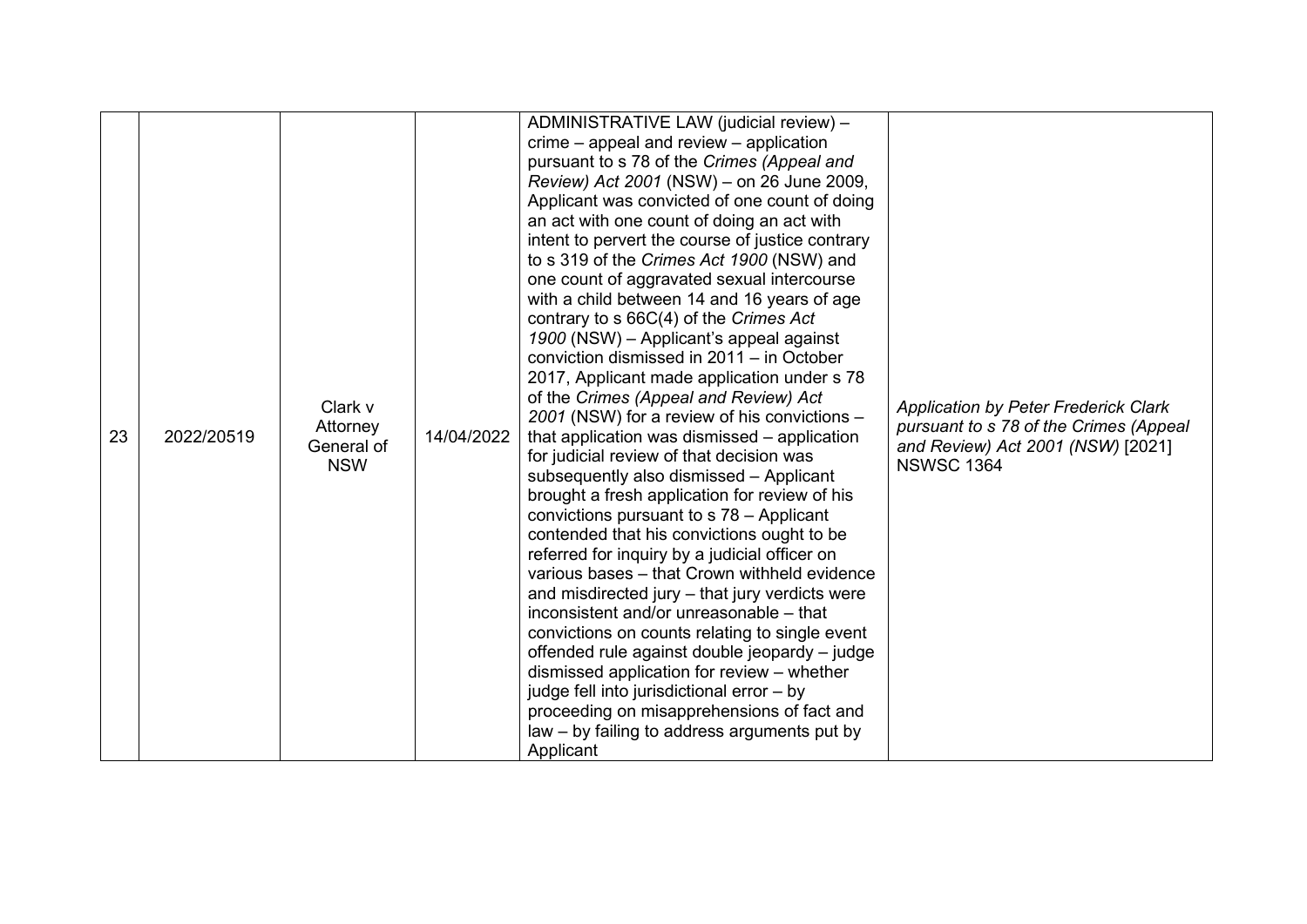| 24 | 2021/286249 | Bryant v Quinn  | 19/04/2022 | CONTRACT – the respondent uncle sued his<br>appellant niece for the repayment of monies in<br>excess of \$100,000 - the appellant claimed<br>that the monies were a gift, and were not<br>provided to her by way of loan – primary judge<br>found in favour of respondent – whether<br>primary judge erred as to certain factual<br>findings – whether primary judge erred by<br>making findings on the basis of a conditional<br>gift, which had not been pleaded by the<br>respondent - whether primary judge erred by<br>denying the appellant procedural fairness                                                                                                                                                                                                                                                                                                                                                                          | Quinn v Bryant [2021] NSWDC 570             |
|----|-------------|-----------------|------------|------------------------------------------------------------------------------------------------------------------------------------------------------------------------------------------------------------------------------------------------------------------------------------------------------------------------------------------------------------------------------------------------------------------------------------------------------------------------------------------------------------------------------------------------------------------------------------------------------------------------------------------------------------------------------------------------------------------------------------------------------------------------------------------------------------------------------------------------------------------------------------------------------------------------------------------------|---------------------------------------------|
| 25 | 2021/189912 | Nitopi v Nitopi | 21/04/2022 | SUCCESSION - the appellant and<br>respondent were respectively daughter and<br>son of the deceased - the respondent alleged<br>that the appellant took unconscientious<br>advantage of the deceased, who was<br>suffering a special disadvantage of which the<br>appellant ought to have known - primary<br>judge found in favour of the respondent -<br>whether primary judge erred as to certain<br>factual findings - whether primary judge erred<br>in concluding that since the appellant had<br>notice of the deceased's special<br>disadvantage, there was an equitable<br>presumption that she unconscientiously took<br>advantage of the opportunities presented by<br>that disadvantage - whether primary judge<br>erred in finding that constructive notice or<br>notice less than actual notice of the special<br>disadvantage was sufficient - whether primary<br>judge erred by making findings not available<br>on the evidence | Estate of Nitopi (No 2) [2021] NSWSC<br>748 |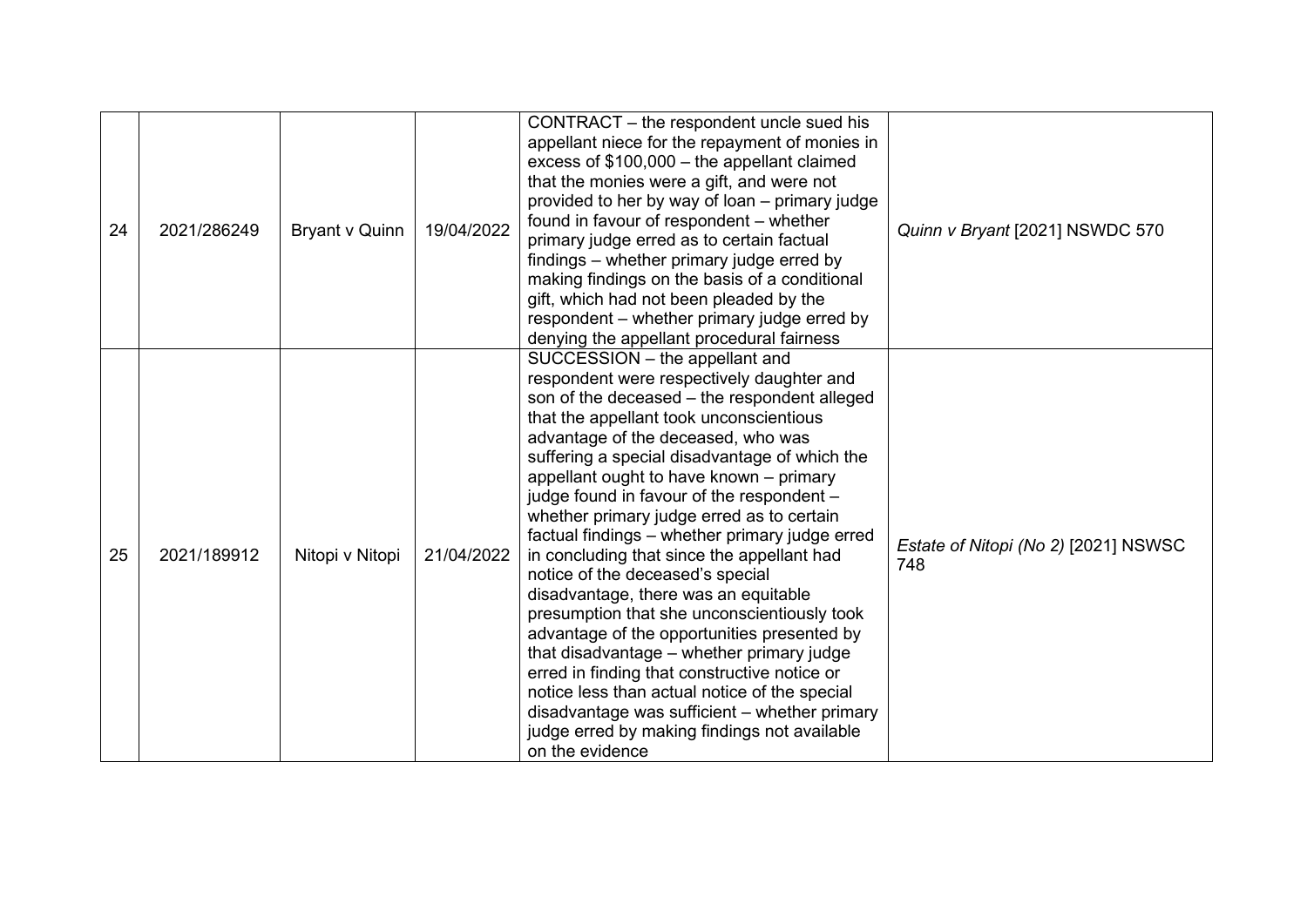| 26 | 2020/257794 | Nashco Pty Ltd<br>v Yang                         | 21/04/2022 | CONTRACT – the appellant is a fabricator of<br>metal building materials and, between July<br>2018 and October 2019, supplied these goods<br>to Grand Metal Pty Ltd pursuant to a<br>contractual arrangement - in the proceedings<br>below, Grand Metal claimed damages from<br>the appellant arising out of the appellant's<br>failure to allow it to purchase goods on credit<br>up to \$1,400,000, which Grand Metal claimed<br>was a breach of an implied term of the<br>contract – by cross-claim, the appellant<br>sought to recover from Grand Metal and also<br>from the respondent guarantors the balance<br>that it contended was owing to it by Grand<br>Metal, totalling some \$940,000 - primary<br>judge held that the appellant's claims against<br>the respondent guarantors be dismissed -<br>whether primary judge erred in not giving full<br>effect to the guarantees – whether primary<br>judge erred in his interpretation of the deed of<br>assignment – whether primary judge erred in<br>failing to give reasons | Grand Metal Pty Ltd v Nashco Pty Ltd<br>[2021] NSWSC 1005                                                       |
|----|-------------|--------------------------------------------------|------------|------------------------------------------------------------------------------------------------------------------------------------------------------------------------------------------------------------------------------------------------------------------------------------------------------------------------------------------------------------------------------------------------------------------------------------------------------------------------------------------------------------------------------------------------------------------------------------------------------------------------------------------------------------------------------------------------------------------------------------------------------------------------------------------------------------------------------------------------------------------------------------------------------------------------------------------------------------------------------------------------------------------------------------------|-----------------------------------------------------------------------------------------------------------------|
| 27 | 2021/152128 | Eddy v<br>Goulburn<br><b>Mulwaree</b><br>Council | 26/04/2022 | TORTS (negligence) - appellant sustained<br>injuries when he fell on a ramp outside a<br>shopping centre in Goulburn, which he alleged<br>that the respondent Council had a duty to take<br>care, control and management of - whether<br>primary judge erred in applying s 45 of<br>the Civil Liability Act 2002 (NSW) - whether<br>primary judge erred as to certain factual<br>findings – whether primary judge erred in<br>finding that the respondent did not have actual<br>or constructive knowledge of the particular risk                                                                                                                                                                                                                                                                                                                                                                                                                                                                                                        | Ricky Eddy v<br><b>Goulburn Mulwaree Council and Golden</b><br>Star Import & Export Pty Ltd [2021]<br>NSWDC 150 |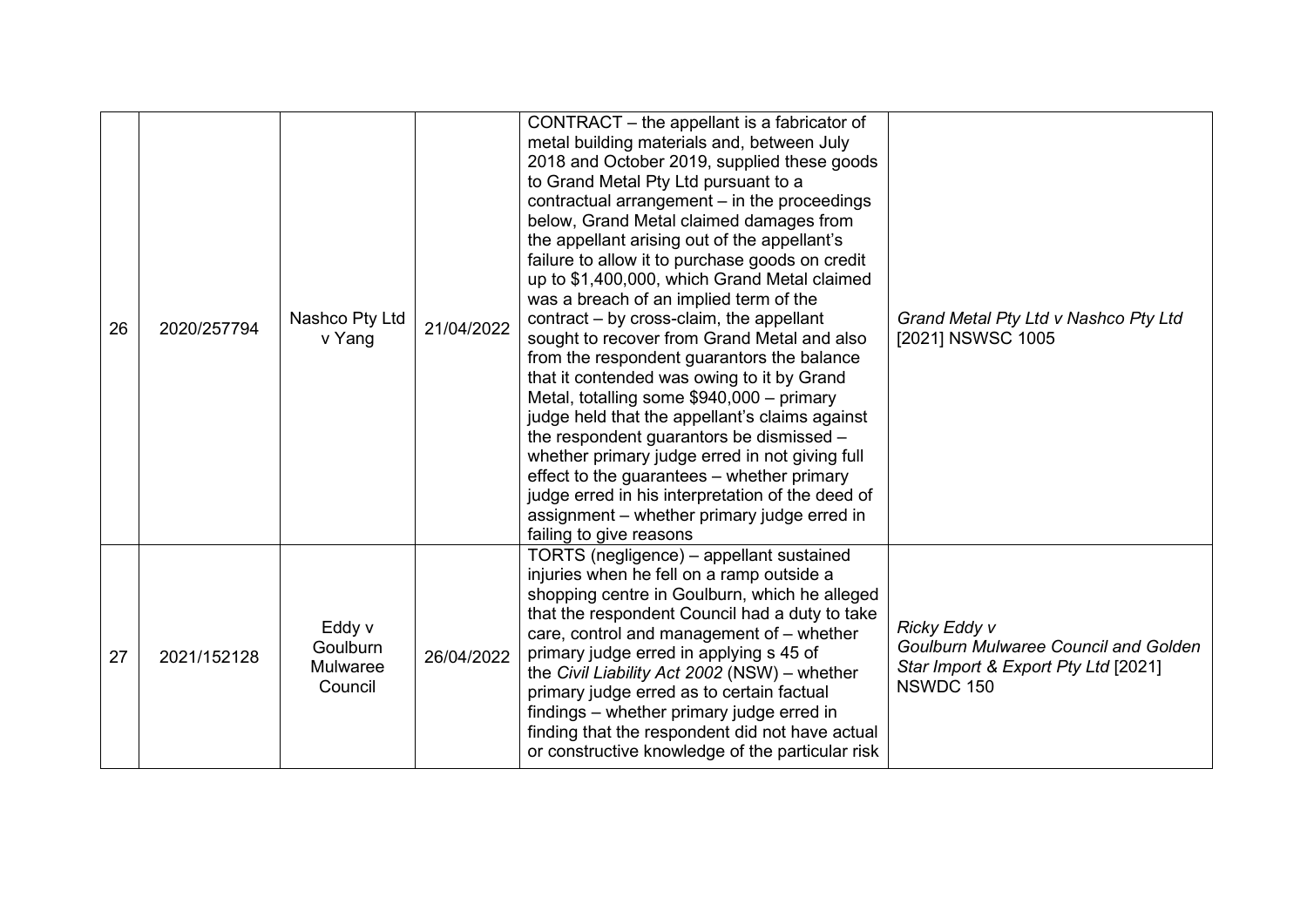| 28 | 2021/268236 | O'Connor y<br>O'Connor | 27/04/2022 | EQUITY – the appellants claimed that in 2005,<br>they entered into an oral agreement with the<br>respondent, who held 75% of the shares in an<br>earth-moving services company (the<br>Company), that the respondent would transfer<br>to them an 8.33% shareholding in the<br>company for $$150,000 - each appendix$<br>claimed that they paid the money, but were<br>never issued with any shares in the company<br>or entered onto its share register – in July<br>2015, the parties settled their disputes by<br>entering into a Settlement Deed, which<br>provided for the Company to pay the<br>appellants certain sums of money, and under<br>which they released the respondent and the<br>Company from all claims - in late 2014,<br>Calibre Group Limited approached the<br>Company, and expressed an interest in<br>acquiring 100% of the shares in the Company<br>- the appellants claimed that the respondent<br>owed them a fiduciary duty to disclose the<br>existence of the Calibre offer, and that they<br>were entitled to equitable compensation -<br>primary judge found in favour of the<br>respondent – whether primary judge erred as<br>to certain factual findings - whether primary<br>judge erred by failing to find that the<br>respondent breached a fiduciary duty owed to<br>the appellants | O'Connor v O'Connor [2021] NSWSC<br>1056 |
|----|-------------|------------------------|------------|-----------------------------------------------------------------------------------------------------------------------------------------------------------------------------------------------------------------------------------------------------------------------------------------------------------------------------------------------------------------------------------------------------------------------------------------------------------------------------------------------------------------------------------------------------------------------------------------------------------------------------------------------------------------------------------------------------------------------------------------------------------------------------------------------------------------------------------------------------------------------------------------------------------------------------------------------------------------------------------------------------------------------------------------------------------------------------------------------------------------------------------------------------------------------------------------------------------------------------------------------------------------------------------------------------------------------------|------------------------------------------|
|----|-------------|------------------------|------------|-----------------------------------------------------------------------------------------------------------------------------------------------------------------------------------------------------------------------------------------------------------------------------------------------------------------------------------------------------------------------------------------------------------------------------------------------------------------------------------------------------------------------------------------------------------------------------------------------------------------------------------------------------------------------------------------------------------------------------------------------------------------------------------------------------------------------------------------------------------------------------------------------------------------------------------------------------------------------------------------------------------------------------------------------------------------------------------------------------------------------------------------------------------------------------------------------------------------------------------------------------------------------------------------------------------------------------|------------------------------------------|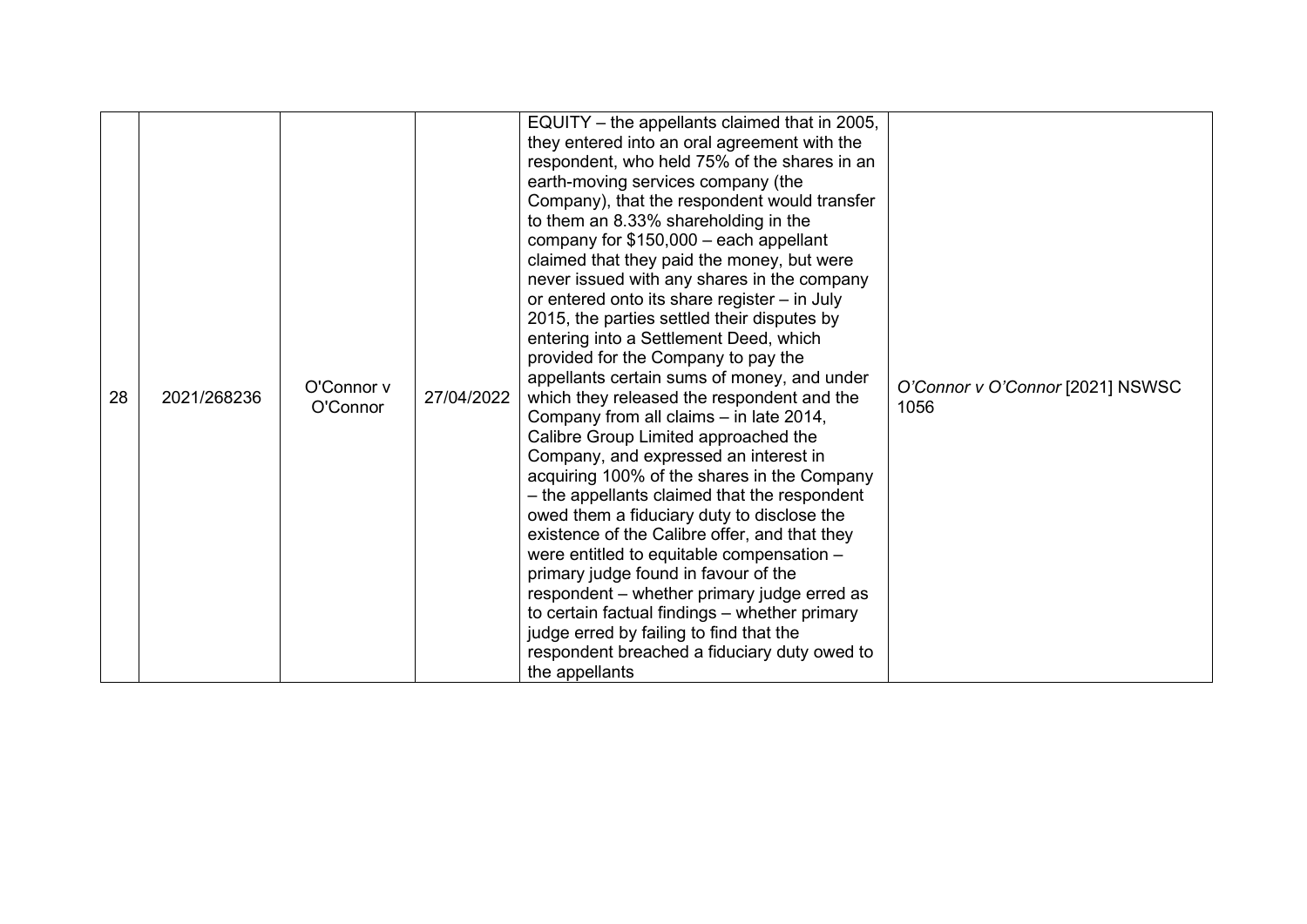| 29 | 2021/195258 | Hobhouse v<br>Macarthur-<br>Onslow | 28/04/2022 | LAND LAW - appellant and first respondent<br>are siblings who were parties to a deed of<br>settlement and release made in February<br>$2021 -$ the deed conferred a number of<br>options to purchase different properties on<br>each of the appellant and first respondent -<br>the present dispute involved a 60 day option<br>given to the first respondent to purchase an<br>apartment in Darling Point, which was to<br>expire on 23 April 2021 - the first respondent<br>purported to exercise it by a notice given on<br>22 April 2021, however the purchase price<br>had not yet been determined in accordance<br>with the deed – issue as to whether, on the<br>proper construction of the deed, the call option<br>could be exercised before the purchase price<br>had been determined in accordance with the<br>deed – primary judge found in favour of first<br>respondent – whether primary judge erred by<br>failing to find that the determination of the<br>purchase price of the property was a condition<br>precedent to the exercise of the option -<br>whether primary judge erred as to the<br>construction of the deed – whether primary<br>judge erred as to certain factual findings | Hobhouse v Mount Gilead Pty<br>Ltd [2021] NSWSC 684 |
|----|-------------|------------------------------------|------------|-------------------------------------------------------------------------------------------------------------------------------------------------------------------------------------------------------------------------------------------------------------------------------------------------------------------------------------------------------------------------------------------------------------------------------------------------------------------------------------------------------------------------------------------------------------------------------------------------------------------------------------------------------------------------------------------------------------------------------------------------------------------------------------------------------------------------------------------------------------------------------------------------------------------------------------------------------------------------------------------------------------------------------------------------------------------------------------------------------------------------------------------------------------------------------------------------------------|-----------------------------------------------------|
|----|-------------|------------------------------------|------------|-------------------------------------------------------------------------------------------------------------------------------------------------------------------------------------------------------------------------------------------------------------------------------------------------------------------------------------------------------------------------------------------------------------------------------------------------------------------------------------------------------------------------------------------------------------------------------------------------------------------------------------------------------------------------------------------------------------------------------------------------------------------------------------------------------------------------------------------------------------------------------------------------------------------------------------------------------------------------------------------------------------------------------------------------------------------------------------------------------------------------------------------------------------------------------------------------------------|-----------------------------------------------------|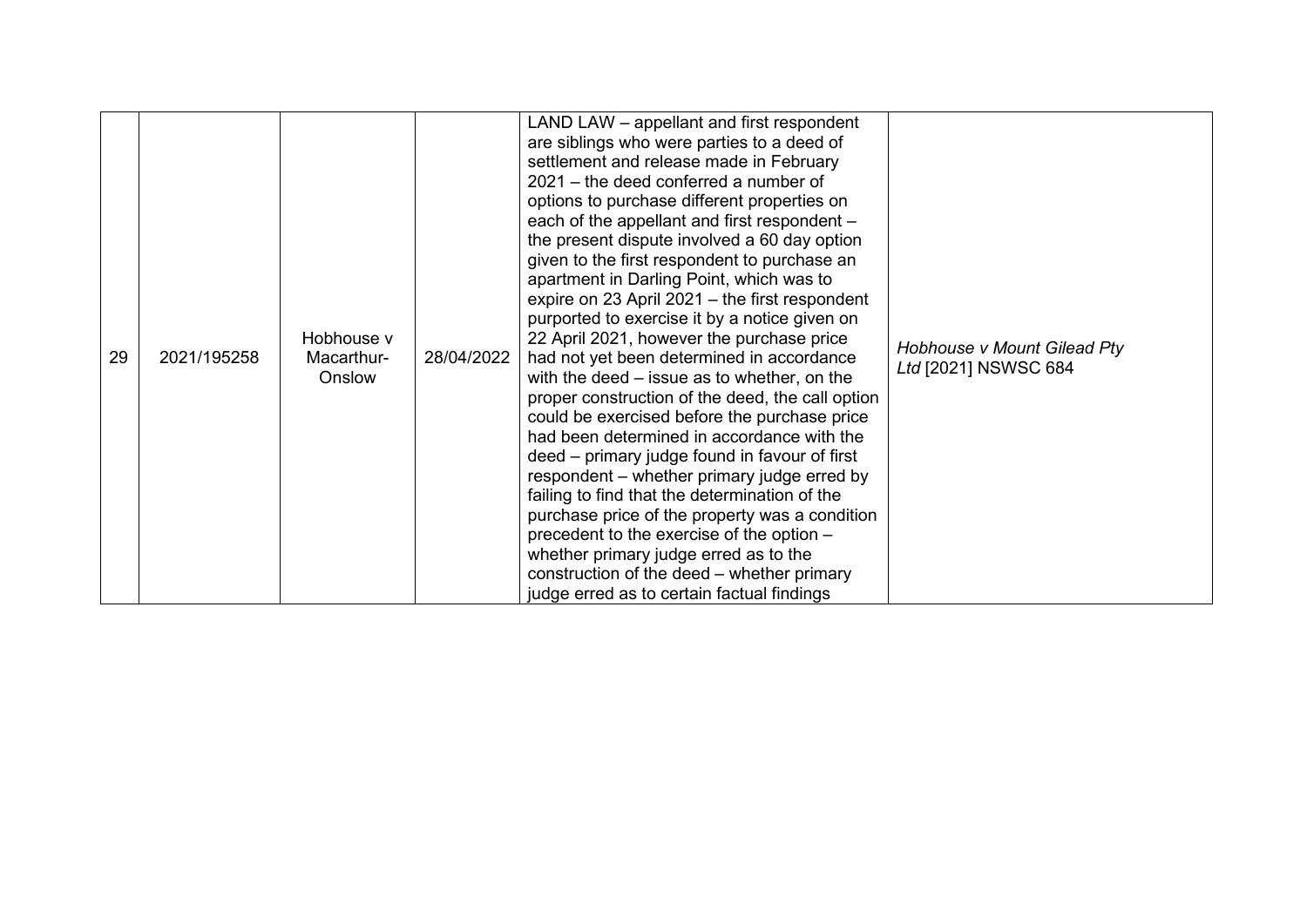| 30 | 2021/328205;<br>2021/328225 | McMurchy v<br>Employsure<br>Pty Ltd;<br>Kumaran v<br>Employsure<br>Pty Ltd | 29/04/2022 | CONTRACT – restraint of trade – whether first<br>applicant bound by restraint in contract -<br>whether restraint unreasonable – whether<br>breach of fiduciary obligation by accepting<br>employment with second applicant whilst still<br>employed by respondent - whether first<br>applicant induced an employee of respondent<br>to leave - whether second applicant<br>knowingly assisted the first applicant in the<br>breaches                                                                                                                  | Employsure Ltd v McMurchy [2021]<br><b>NSWSC 1179</b>               |
|----|-----------------------------|----------------------------------------------------------------------------|------------|-------------------------------------------------------------------------------------------------------------------------------------------------------------------------------------------------------------------------------------------------------------------------------------------------------------------------------------------------------------------------------------------------------------------------------------------------------------------------------------------------------------------------------------------------------|---------------------------------------------------------------------|
| 31 | 2021/247771                 | Ali v Insurance<br>Australia Ltd                                           | 2/05/2022  | INSURANCE - separate question - claim<br>under policy made more than six years after<br>refusal of claim - whether action statute<br>barred - construction of respondent's promise<br>to indemnify under policy - whether time ran<br>from refusal of claim or from incident -<br>whether Globe Church Inc v Allianz Australia<br>Insurance Ltd [2019] NSWCA 27 ought to<br>confined or distinguished                                                                                                                                                 | Ali v Insurance Australia Ltd [2021]<br>NSWDC 369                   |
| 32 | 2021/288657                 | <b>Health Care</b><br>Complaints<br>Commission v<br>Robinson               | 3/05/2022  | DISCIPLINARY PROCEEDINGS - medical<br>practitioner – Respondent is a medical<br>practitioner - Appellant applied to the<br>Occupational Division of the New South<br>Wales Civil and Administrative Tribunal for<br>disciplinary findings and orders under<br>the Health Practitioner Regulation National<br>Law 2009 (NSW) $-$ in relation to consultation<br>with a patient referred to as Patient A -<br>Appellant alleged that Respondent was guilty<br>of unsatisfactory professional conduct by<br>conducting a physical examination of Patient | Health Care Complaints Commission v<br>Robinson [2021] NSWCATOD 142 |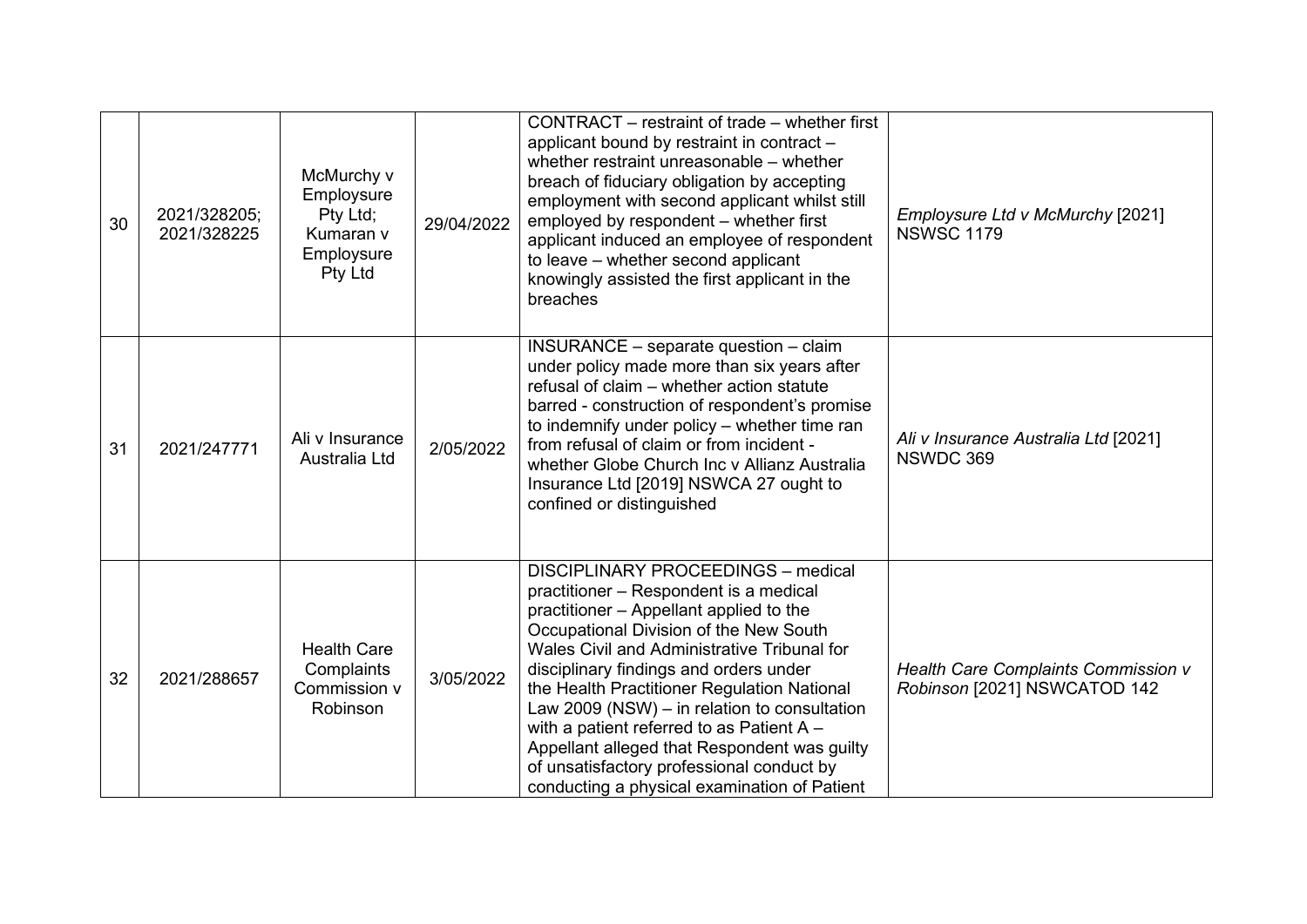|    |             |                                                                         |           | A's breasts and abdomen without medical<br>indication - Respondent conceded that<br>adequate clinical records of the consultation<br>had not been kept - Appellant alleged that the<br>particulars of the complaints against<br>Respondent amounted to professional<br>misconduct - Tribunal held that whilst<br>Respondent was guilty of unsatisfactory<br>professional conduct in relation to the<br>consultation with Patient A, he was not guilty<br>of professional misconduct - whether Tribunal<br>failed to give adequate reasons for conclusion<br>that Respondent was not guilty of professional<br>misconduct - whether Tribunal failed to<br>conduct an assessment of the degree to<br>which the Respondent's conduct fell short of<br>the expected professional standard - whether<br>Tribunal failed to consider effect of<br>Respondent's conduct on reputation of and<br>confidence in the medical profession -<br>whether Tribunal erroneously took account of<br>clinical basis for breast examination – whether<br>Tribunal failed to consider inherent sexuality<br>of Respondent's conduct |                                                                                     |
|----|-------------|-------------------------------------------------------------------------|-----------|-----------------------------------------------------------------------------------------------------------------------------------------------------------------------------------------------------------------------------------------------------------------------------------------------------------------------------------------------------------------------------------------------------------------------------------------------------------------------------------------------------------------------------------------------------------------------------------------------------------------------------------------------------------------------------------------------------------------------------------------------------------------------------------------------------------------------------------------------------------------------------------------------------------------------------------------------------------------------------------------------------------------------------------------------------------------------------------------------------------------|-------------------------------------------------------------------------------------|
| 33 | 2021/364497 | Commonwealth<br>of Australia v<br>Kupang<br><b>Resources</b><br>Limited | 3/05/2022 | PROCEDURE - setting aside a notice to<br>produce for production of confidential taxpayer<br>information of non-parties to proceedings -<br>effect of subdivision 355-B in Part 5-1 of Ch 5<br>of Sch 1 of Taxation Administration Act<br>1953 (Cth) – whether Act applies to notice to<br>produce – whether Court can order disclosure<br>merely because it assesses that it would<br>enable a fair trial – whether there is a<br>distinction between production to party or to<br>the Court                                                                                                                                                                                                                                                                                                                                                                                                                                                                                                                                                                                                                    | Kupang Resources Pty Ltd v<br>Commonwealth of Australia [2021]<br><b>NSWSC 1580</b> |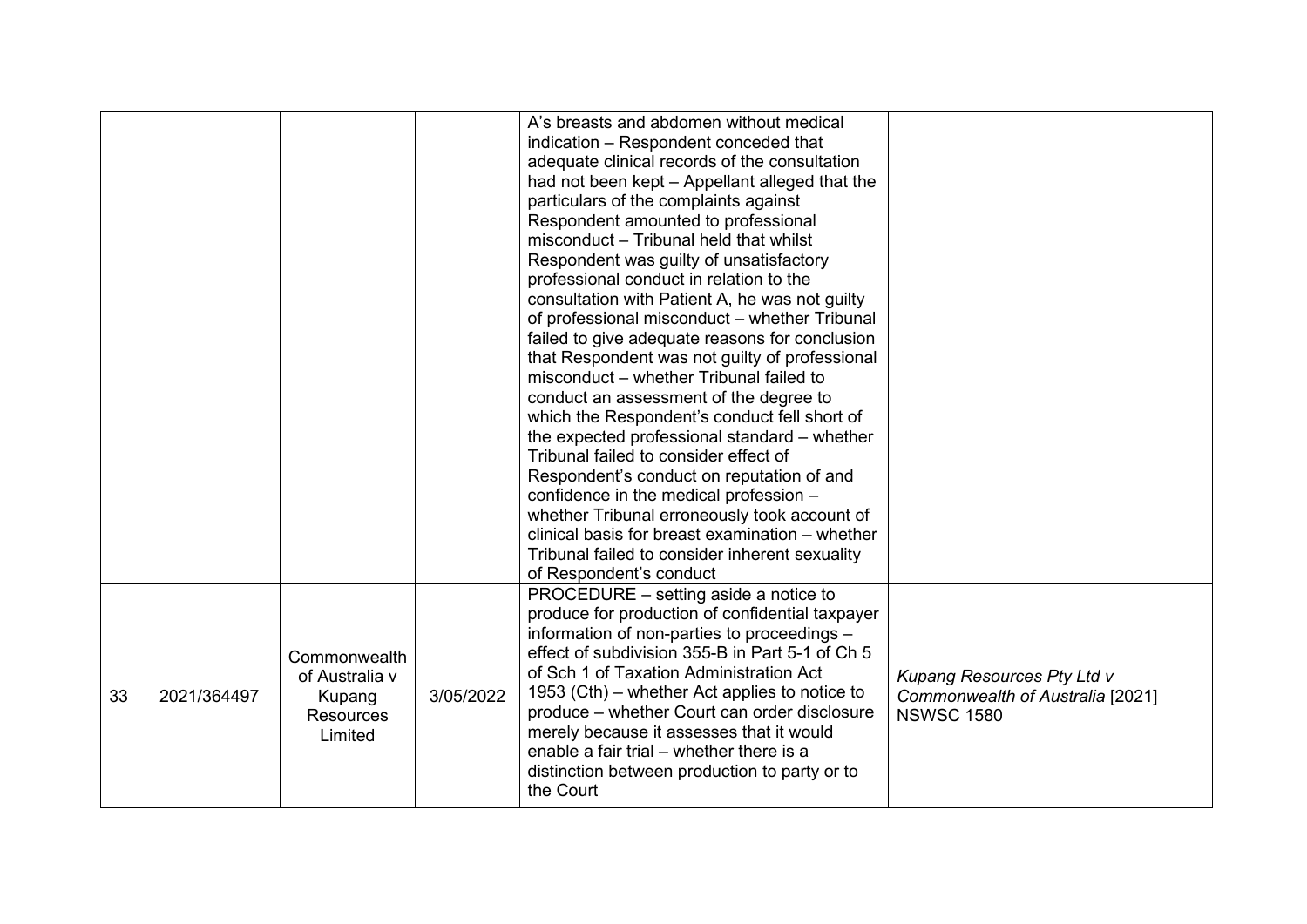|    |             |                      |           | <b>BUILDING AND CONSTRUCTION - First</b>                                               |                                               |
|----|-------------|----------------------|-----------|----------------------------------------------------------------------------------------|-----------------------------------------------|
|    |             |                      |           | Respondent is a company providing                                                      |                                               |
|    |             |                      |           | maintenance and facilities-management                                                  |                                               |
|    |             |                      |           | services - First Respondent entered into head                                          |                                               |
|    |             |                      |           | contract with NSW Land and Housing                                                     |                                               |
|    |             |                      |           | Corporation to provide services in respect of                                          |                                               |
|    |             |                      |           | approx. 68,000 social housing properties - in                                          |                                               |
|    |             |                      |           | May 2016, First Respondent subsequently                                                |                                               |
|    |             |                      |           | entered into subcontract with Appellant for                                            |                                               |
|    |             |                      |           | provision of fire safety services and equipment                                        |                                               |
|    |             |                      |           | - First Respondent would issue "work orders"                                           |                                               |
|    |             |                      |           | to Appellant in respect of specific works to be                                        |                                               |
|    |             |                      |           | performed under the subcontract - in                                                   |                                               |
|    |             |                      |           | February 2021, First Respondent terminated                                             |                                               |
|    |             | <b>BSA Advanced</b>  |           | subcontract - Appellant served payment claim                                           |                                               |
|    |             | Property             |           | on First Respondent, pursuant to s 13 of                                               |                                               |
|    |             | Solutions (Fire)     |           | the Building and Construction Industry                                                 | Ventia Australia Pty Ltd v BSA                |
| 34 | 2021/364260 | Pty Ltd v            | 4/05/2022 | Security of Payment Act 1999 (NSW), in the                                             | <b>Advanced Property Solutions (Fire) Pty</b> |
|    |             | Ventia               |           | sum of $$2.98$ million – particulars of payment                                        | Ltd [2021] NSWSC 1534                         |
|    |             | <b>Australia Pty</b> |           | claim itemised according to "work orders" -                                            |                                               |
|    |             | Ltd                  |           | First Respondent objected to payment claim                                             |                                               |
|    |             |                      |           | on basis that it was brought in respect of                                             |                                               |
|    |             |                      |           | multiple contracts - First Respondent                                                  |                                               |
|    |             |                      |           | contended that each work order constituted a                                           |                                               |
|    |             |                      |           | separate contract – over objection of First                                            |                                               |
|    |             |                      |           | Respondent, adjudicator issued determination                                           |                                               |
|    |             |                      |           | in favour of Appellant in the sum of \$2.69                                            |                                               |
|    |             |                      |           | million - First Respondent commenced                                                   |                                               |
|    |             |                      |           | proceedings seeking to quash adjudicator's                                             |                                               |
|    |             |                      |           | determination on basis of its objection -<br>Appellant argued that payment claim prima |                                               |
|    |             |                      |           | facie related solely to the subcontract -                                              |                                               |
|    |             |                      |           | primary judge found in favour of First                                                 |                                               |
|    |             |                      |           | Respondent and quashed adjudicator's                                                   |                                               |
|    |             |                      |           | determination - whether primary judge erred                                            |                                               |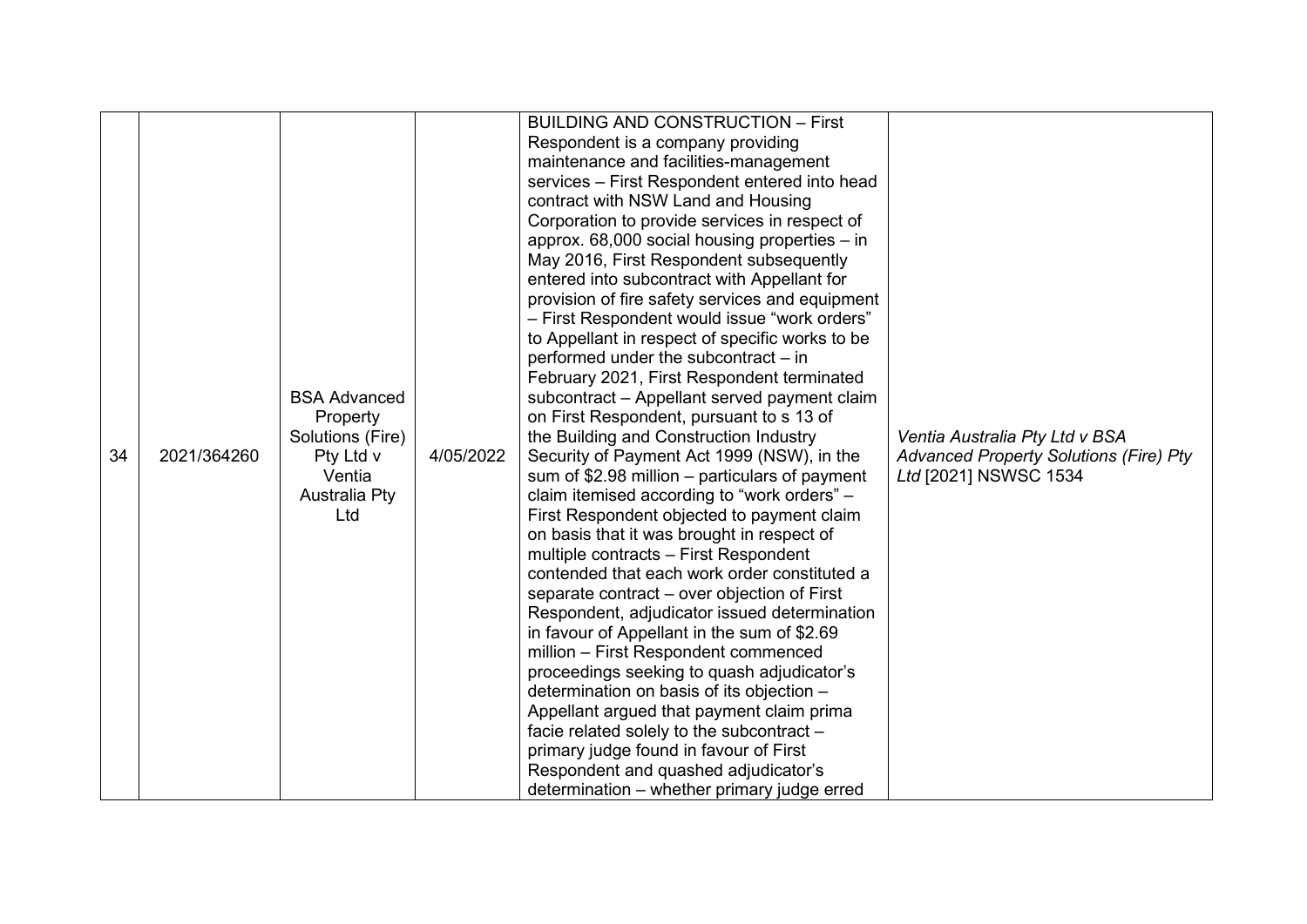|    |                            |                                                              |           | in concluding that a payment claim "in respect<br>of" multiple contracts is invalid - whether<br>primary judge erred in finding that this was a<br>jurisdictional issue to be determined by a court<br>- whether primary judge failed properly to<br>consider Appellant's argument that payment<br>claim "prima facie" related to a single contract<br>- whether primary judge erred in concluding<br>that each "work order" constituted a separate<br>contract – whether primary judge erred in<br>failing to conclude that payment claim<br>concerned a single "arrangement" between<br>the parties - whether primary judge erred in<br>application of subcontract to s 34 of<br>the Building and Construction Industry<br>Security of Payment Act |                                                  |
|----|----------------------------|--------------------------------------------------------------|-----------|------------------------------------------------------------------------------------------------------------------------------------------------------------------------------------------------------------------------------------------------------------------------------------------------------------------------------------------------------------------------------------------------------------------------------------------------------------------------------------------------------------------------------------------------------------------------------------------------------------------------------------------------------------------------------------------------------------------------------------------------------|--------------------------------------------------|
| 35 | 2022/106590;<br>2021/74201 | Morsingh v<br><b>Health Care</b><br>Complaints<br>Commission | 9/05/2022 | DISCIPLINARY - cancellation of registration<br>under s149C(1)(B) of Health Practitioner<br>Regulation National Law (NSW) - alleged<br>touching of patient's breasts during<br>examination - whether seriousness of conduct<br>warranted cancellation - whether right to<br>practice with restrictions ought to have to<br>ordered                                                                                                                                                                                                                                                                                                                                                                                                                    | Lower court decision not available on<br>Caselaw |